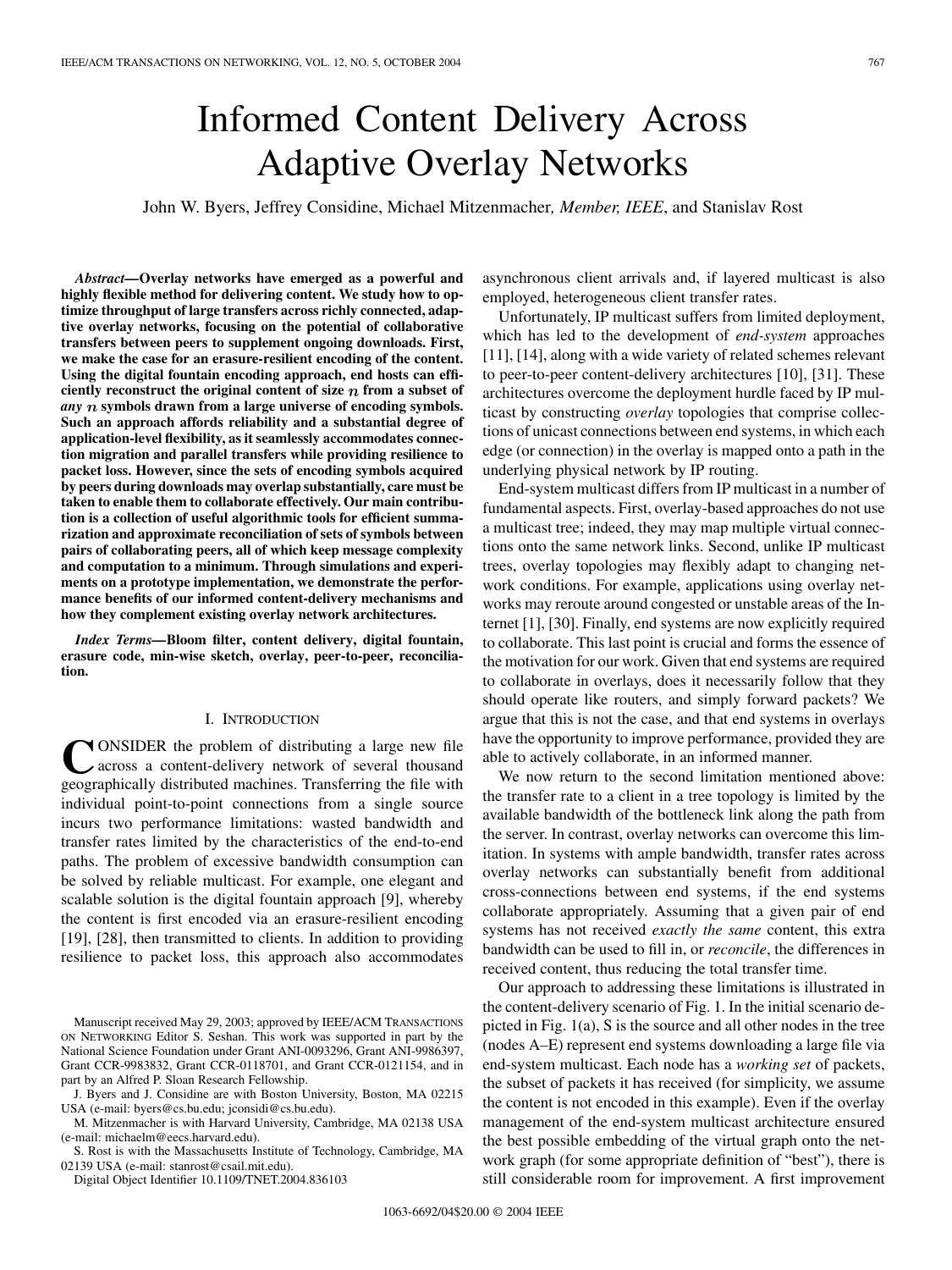

Fig. 1. **Possibilities for content delivery**. Shaded content within a node in the topology represents the working set of that node. Connections in (b) supplement those in (a); connections in (c) supplement those in (a)+(b). Source S and peer F have the content in its entirety. A, B each have different, but overlapping halves of the full content. C, D, E each have 25% of the content. Panel (d) depicts the portions of content which can be beneficially exchanged via pairwise transfers. (a) Initial delivery tree. (b) Parallel downloads. (c) Collaborative transfer.

can be obtained by harnessing the power of *parallel downloads* [[8\]](#page-13-0), i.e., establishing concurrent connections to multiple servers or peers with complete copies of the file [Fig. 1(b)]. More generally, additional significant performance benefits may be obtained by taking advantage of "perpendicular" connections between nodes whose working sets are complementary, as shown in Fig. 1(c). Benefits of establishing concurrent connections to multiple peers have been demonstrated by popular peer-to-peer file-sharing systems such as Kazaa, Grokster, and Morpheus. The improvements in transfer rates that these programs obtain provide preliminary evidence of availability of bandwidth for opportunistic downloads between collaborating peers.

As discussed earlier, the tree and directed acyclic graph topologies of Fig. 1(a) and (b) impede the full flow of content to downstream receivers, as the rate of flow monotonically decreases along each end-system hop on paths away from the source. In contrast, the opportunistic connections of the graph of Fig. 1(c) allow for higher transfer rates, but simultaneously demand more careful orchestration between end systems to achieve those rates. In particular, any pair of end systems in a peer-to-peer relationship must be able to determine and transfer those packets that lie in the set difference of their working sets.

When working sets are limited to small groups of contiguous blocks of sequentially indexed packets, reconciliation is simple, since each block can be succinctly specified by an index and a size. However, restricting working sets to such simple patterns greatly limits flexibility to the frequent changes which arise in adaptive overlay networks, as we argue in Section II. But the added flexibility provided by encoded content also makes reconciliation a more difficult problem. To address this challenge, in Sections III–VI, we provide a set of tools for estimating, summarizing, and approximately reconciling working sets of connected clients, all of which keep message complexity and computation to a minimum. In Section VII, we demonstrate through simulations and experiments on a prototype implementation that these tools, coupled with the encoding approach, form a highly effective delivery method which can substantially reduce transfer times over existing methods. We outline ongoing research directions and draw conclusions in Sections VIII and IX.

# II. CONTENT DELIVERY ACROSS OVERLAY NETWORKS

We motivate our approach by sketching fundamental challenges that must be addressed by any content-delivery architecture and outlining the set of opportunities that an overlay approach affords. Then, we argue the pros and cons of encoded content, namely a small amount of added complexity for greatly improved flexibility and scalability.

#### *A. Challenges and Opportunities*

The fluid Internet environment poses a number of challenges that a content-delivery infrastructure must cope with, including the following.

- **Asynchrony:** Receivers may open and close connections or leave and rejoin the infrastructure at arbitrary times.
- **Heterogeneity:** Connections vary in speed and loss rates.
- **Transience:** Routers, links, and end systems may fail and their performance may fluctuate over time.
- **Scalability:** The service must scale to large receiver populations and large content.

For example, a robust overlay network should have the ability to adaptively detect and avoid congested or temporarily unstable areas of the network [[1\]](#page-13-0), [[30\]](#page-13-0). It should also be able to dynamically establish paths with the most desirable end-to-end characteristics. Such reactive behavior of the virtual topology may frequently induce the nodes to reconnect to better-suited peers. However, this adaptive behavior exacerbates the problems enumerated above. Another consequence of the fluidity of the environment is that content is likely to be disseminated nonuniformly across peers. For example, discrepancies between working sets may arise due to uncorrelated losses, bandwidth differences, asynchronous joins, and topology reconfigurations. More specifically, receivers with higher transfer rates and receivers who initiate the download earlier will simply have more content than their peers.

Finally, we also want to take advantage of a significant opportunity presented by overlay networks discussed in the introduction: the ability to download content across multiple connections in parallel. More generally, we wish to make beneficial use of any available connection present in an adaptive overlay, including ephemeral connections which may be short-lived, may be preempted, or whose performance may fluctuate over time. This opportunity raises the further challenge of delivering content which is not only useful, but which is useful even when other connections are being employed in parallel, and doing so with a minimum of setup overhead and message complexity.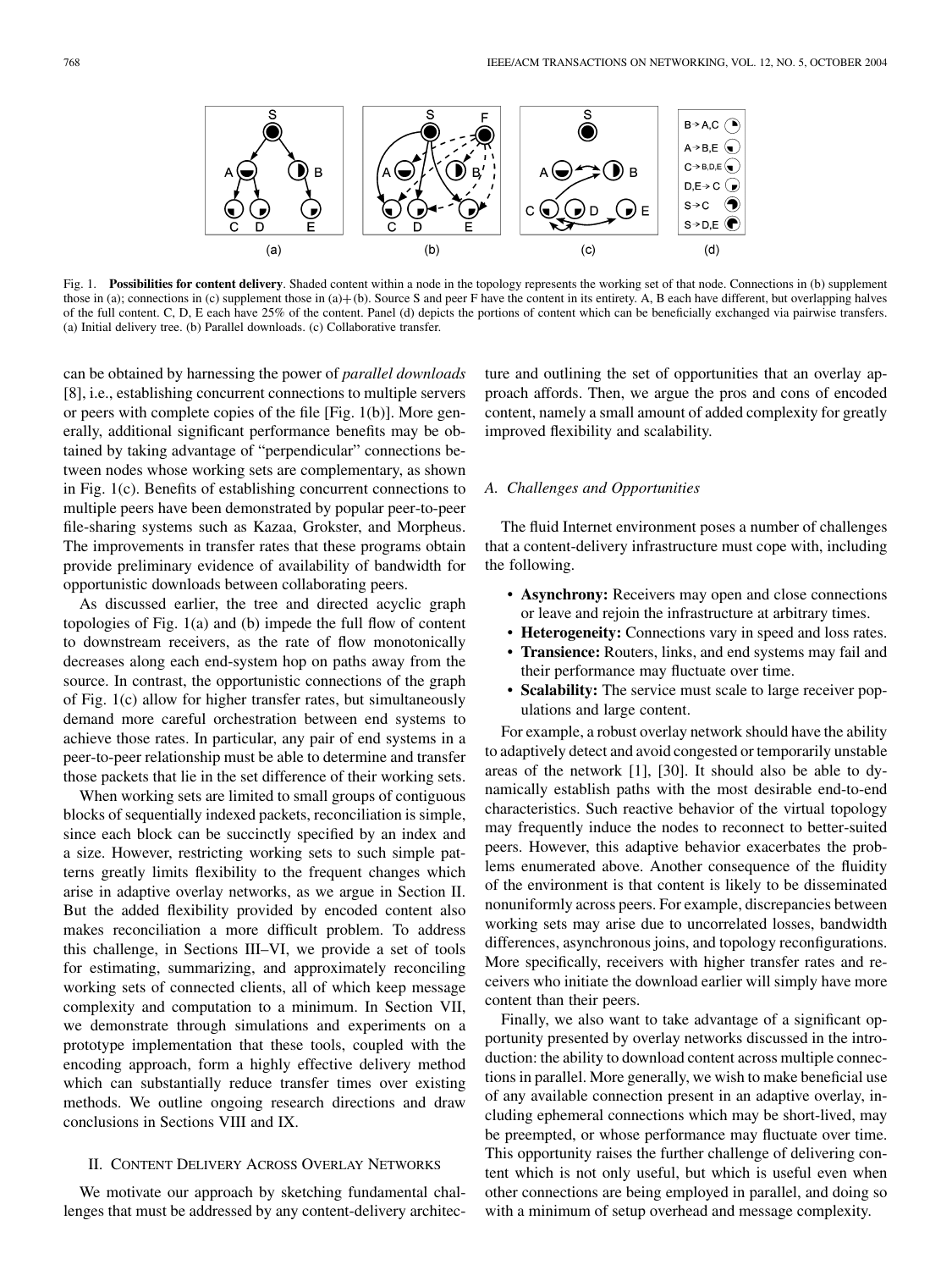# *B. Limitations of Stateful Solutions*

While issues of connection migration, heterogeneity, and asynchrony are tractable, solutions to each problem generally require a significant per-connection state. The retained state makes such approaches highly unscalable. Moreover, a bulky per-connection state can have a significant impact on performance, since this state must be maintained in the face of reconfiguration and reconnection.

Parallel downloading using stateful approaches is by itself problematic, as discussed in [[8\]](#page-13-0). The natural approach divides the missing packets into disjoint sets that can be downloaded from different sources. But network heterogeneity and transience necessitate frequent renegotiation of which packets to obtain from each source. Also, there is a natural bottleneck that arises from the need to obtain "the last few packets" [\[8](#page-13-0)]. Both of these problems are alleviated by the use of encoded content, as we describe below. While we do not argue that parallel downloading with unencoded content is impossible (for example, see [[29\]](#page-13-0)), the use of encoding facilitates simpler and more effective parallel downloading.

One other complication is that in our framework, it is actually *beneficial* to have partially downloaded content distributed unevenly across participating end systems, so that there is considerable discrepancy between working sets. As noted earlier, discrepancies in working sets will arise naturally. Stateful approaches in which end systems attempt to download contiguous blocks of unencoded packets work against this goal, since end systems effectively strive to reduce the discrepancies between the packets they obtain. Again, in schemes using encoded content, this problem is not a consideration.

## *C. Benefits of Encoded Content*

An alternative to using stateful solutions is the use of the digital fountain paradigm [\[9](#page-13-0)] running over an unreliable transport protocol. The digital fountain approach was originally designed for point-to-multipoint transmission of large files over lossy channels. Resilience to packet loss is achieved by using an *erasure-correcting code* [\[19](#page-13-0)], [[28\]](#page-13-0) to produce an unbounded stream of encoding symbols derived from the source file. The encoding stream has the guarantee that a receiver is certain to be able to recover the original source file from *any* subset of distinct symbols in the encoding stream equal to the size of the original file. In practice, this strong decoding guarantee is relaxed in order to provide efficient encoding and decoding times. Current implementations are capable of efficiently reconstructing the file, having received only a few percent more than the number of symbols in the original file [[9\]](#page-13-0), [\[18](#page-13-0)], [\[19](#page-13-0)]. A digital fountain approach provides a number of important benefits which are useful in a variety of content-delivery scenarios.

- **Continuous Encoding:** Senders with a complete copy of a file may continuously produce fresh encoding symbols.
- **Time Invariance:** New encoding symbols are produced independently from symbols produced in the past.
- **Tolerance:** Digital fountain streams are useful to all receivers regardless of the times of their connections or disconnections and their rates of sampling the stream.

• **Additivity:** Fountain flows generated by senders with different sources of randomness are uncorrelated, so parallel downloads from multiple servers with complete copies of the content require no orchestration.

While the full benefits of encoded content described above apply primarily to a source with a copy of the entire file, some benefits can be achieved by end systems with partial content, by re-encoding the content as described in Section V. The flexibility provided by the use of encoding frees the receiver from receiving all of a set of distinct symbols, and enables fully stateless connection migrations. It also allows the nodes of the overlay topology to connect to as many senders as necessary and obtain distinct encoding symbols from each, provided these senders are in possession of the entire file.

There is one significant disadvantage from using encoded content, aside from the small overhead associated with encoding and decoding operations. In a scenario where encoding symbols are drawn from a large universe, end systems that hold only part of the content must take care to arrange transmission of useful information between one another. The digital fountain approach handles this problem in the case where an end system has decoded the entire content of the file. Once this happens, the end system can generate fresh encoded content at will. However, when collaborating end systems have only a portion of the content, reconciliation methods are needed to avoid redundant transmissions.

#### III. RECONCILIATION AND INFORMED DELIVERY

The preceding sections have established expectations for informed collaboration. We abstract our solutions away from the issues of optimizing the layout of the overlay over time [\[1](#page-13-0)], [\[11](#page-13-0)], [\[14](#page-13-0)], as well as distributed naming and indexing; our system supplements any solutions employed to address these issues.

The approaches to reconciliation we propose are local in scope, and typically involve a pair or a small number of end systems. In the setting of wide-area content delivery, many pairs of systems may desire to transfer content in an informed manner. For simplicity, we will consider each such pair independently, although we point to the potential use of our techniques to perform more complex, nonlocal orchestration. Our goal is to provide the most cost-effective reconciliation mechanisms, measuring cost both in computation and message complexity. In the subsequent sections, we propose the following approaches.

- **Coarse-grained reconciliation** employs *sketches* of each peer's working set. Using random sampling or min-wise sketches [\[5](#page-13-0)], coarse-grained reconciliation is not resourceintensive and allows quick estimates of the fraction of symbols common to the working sets of both peers.
- **Speculative transfers** involve a sender performing "educated guesses" as to which symbols to generate and transfer. As the number of symbols common to both working sets increases, there are fewer useful symbols which the sender can generate cheaply, and the sender must strike a balance between increased computation and the probability of utility. This process can be fine-tuned using the results of coarse-grained reconciliation.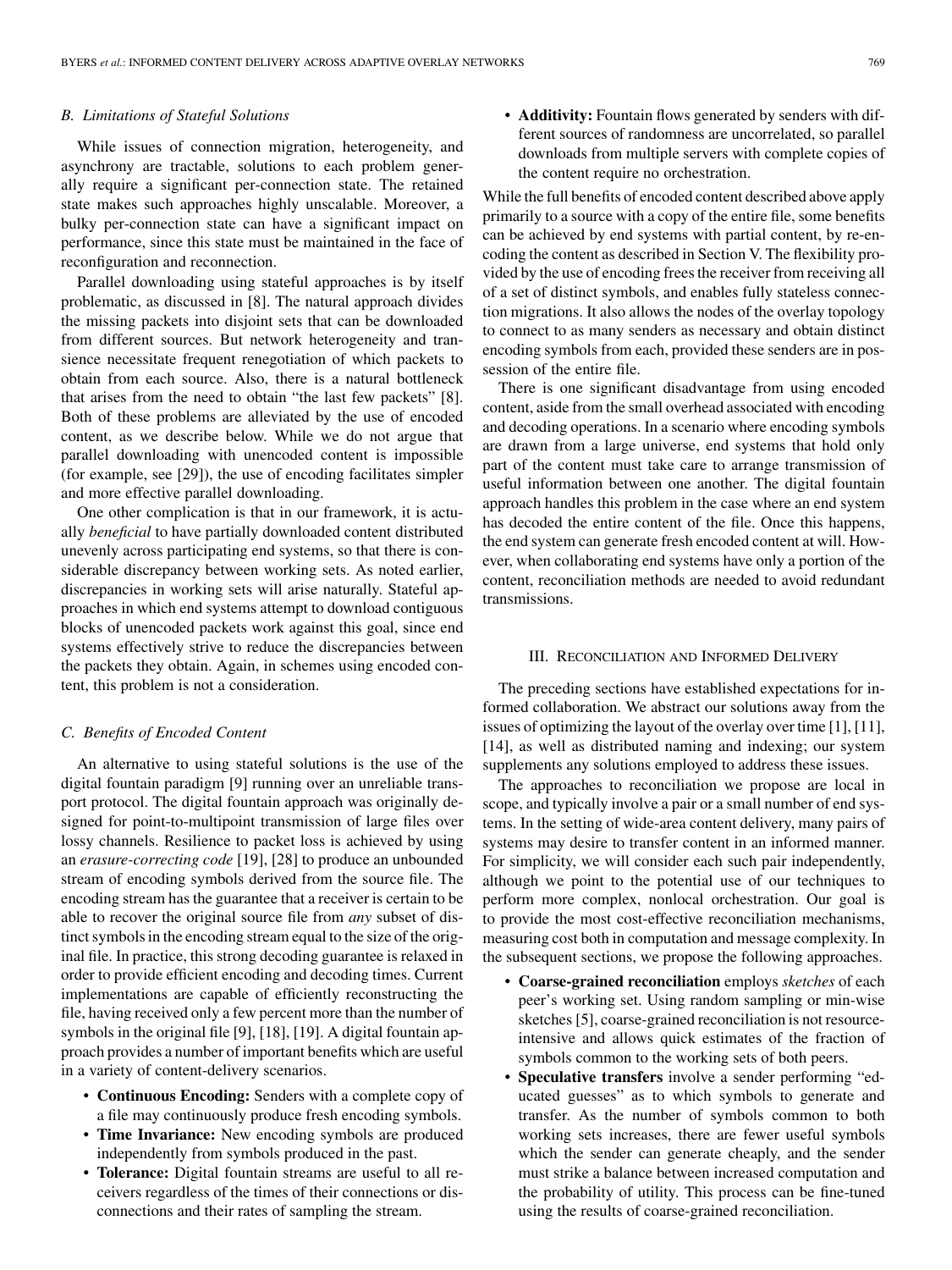• **Fine-grained reconciliation** employs compact, searchable working set summaries such as Bloom filters [[3\]](#page-13-0) or ARTs (to be introduced in Section VI). Fine-grained approaches are more resource-intensive and allow a peer to determine the symbols in the working set of another peer with a quantifiable degree of certainty.

The techniques we describe provide a range of options and are useful in different scenarios, primarily depending on the resources available at the end systems, the correlation between the working sets at the end systems, and the requirements of precision. The sketches can be thought of as an end system's calling card: they provide some useful high-level information, are extremely lightweight, can be computed efficiently, can be incrementally updated at an end system, and fit into a single 1-kB packet. Generating the searchable summaries requires a bit more effort. While they can still be computed efficiently and incrementally updated, they require more space, and a gigabyte of content will typically require a summary on the order of 1 MB in size. Finally, speculative transfers tune the content sent across a peer-to-peer connection based on information conveyed in sketches.

#### IV. COARSE-GRAINED RECONCILIATION

We start with simple and quick methods for coarse-grained reconciliation which estimate the resemblance of the working sets of pairs of nodes prior to establishing connections. Knowledge of the resemblance allows a receiver to determine the extent to which a prospective peer can offer useful content. Our methods are designed to give accurate answers when only a single 1-kB packet of data is transferred between peers.

We first establish the framework and notation. Let peers  $A$ and B have working sets  $S_A$  and  $S_B$  containing symbols from an encoding of the file.

*Definition 1 (Containment and Resemblance):* The *containment* of *B* in *A* is the quantity  $(|S_A \cap S_B|)/(|S_B|)$ . The *resemblance* of A and B is the quantity  $(|S_A \cap S_B|)/(|S_A \cup S_B|)$ .

These definitions are due to Broder [[4\]](#page-13-0), and were applied to determine the similarity of documents in search engines. The containment represents the fraction of elements  $B$  that are useless (already known) to  $\tilde{A}$ . If this quantity is close to zero, the containment is small, and  $B$  rates to be a useful source of information for  $A$ . We point out that containment is not symmetric, while resemblance is. Also, given  $|S_A|$  and  $|S_B|$ , an estimate for one can easily be used to calculate an estimate for the other.

We suppose that each element of a working set is identified by an integer key; sending an element entails sending its key. We will think of these keys as unique, although they may not be. For example, if the elements are determined by a hash function seeded by the key, two keys may generate the same element with small probability. This may introduce small errors in estimating the containment, but since we generally care only about the approximate magnitude of the containment, this will not have a significant impact. With 64-bit keys, a 1-kB packet can hold roughly 128 keys, which enables reasonable estimates for the techniques we describe. Finally, we assume that the integer keys are distributed over the key space uniformly at random,



Fig. 2. Example of min-wise summarization and estimation of resemblance (key universe size is 64, example permutation functions shown).

since the key space can always be transformed by applying a (pseudo)random hash function.

The first approach we consider is straightforward random sampling. Simply select  $k$  elements of the working set at random (with replacement) and transport those to the peer. (We may also send the size of the working set, although this is not essential). Suppose A sends B a random sample  $K_A$  from  $S_A$ . The probability that each element in  $K_A$  is also in  $S_B$  is  $(|S_A \cap$  $|S_B| \rangle / (|S_B|)$ , and hence,  $(|K_A \cap S_B|) / (k)$  is an unbiased estimate of the containment. Random samples can be incrementally updated upon acquisition of new elements using reservoir sampling [[32\]](#page-13-0). Random sampling suffers the drawback that  $B$ must search for each element of  $K_A$  in its own list  $S_B$ . Although such searches can be implemented quickly using standard data structures (interpolation search will take  $O(\log \log |S_B|)$  average time per element), they require some extra updating over-head. One remedy, suggested in [\[4](#page-13-0)], is to sample only those elements whose keys are 0 modulo  $k$  for an appropriately chosen k, yielding samples  $K_A$  and  $K_B$ . (Here we specifically assume that the keys are random.) In this case,  $\left(\frac{K_A \cap K_B}{\sum_{i=1}^N K_B}\right)$  is an unbiased estimate of the containment; moreover, all computations can be done directly on the small samples, instead of on the full working sets. However, this technique generates samples of variable size, which can be awkward, especially when the size of the working sets varies dramatically across peers. Another concern about both of these random sampling methods is that they do not easily allow one peer to check the resemblance between prospective peers. For example, if peer  $A$  is attempting to establish connections with peers  $B$  and  $C$ , it might be helpful to know the resemblance between the working sets of  $B$  and  $C$ .

Another clever sampling technique from [\[4](#page-13-0)] avoids the drawbacks of the first two approaches. This approach, which we employ, calculates working set resemblance based on *min-wise sketches*, following [[4\]](#page-13-0) and [[5\]](#page-13-0); the method is depicted in Fig. 2. Let  $\pi_i$  represent a random permutation on the key universe U. For a set  $S = \{s_1, s_2, \ldots, s_n\}$ , let  $\pi_j(S) = {\pi_j(s_1), \pi_j(s_2), \dots, \pi_j(s_n)}$ , and let  $\min \pi_j(S) =$  $\min_k \pi_i(s_k)$ . Then for two working sets  $S_A$  and  $S_B$  containing symbols of the file F, we have  $x = \min \pi_j(S_A) = \min \pi_j(S_B)$ if and only if  $\pi_i^{-1}(x) \in S_A \cap S_B$ . That is, the minimum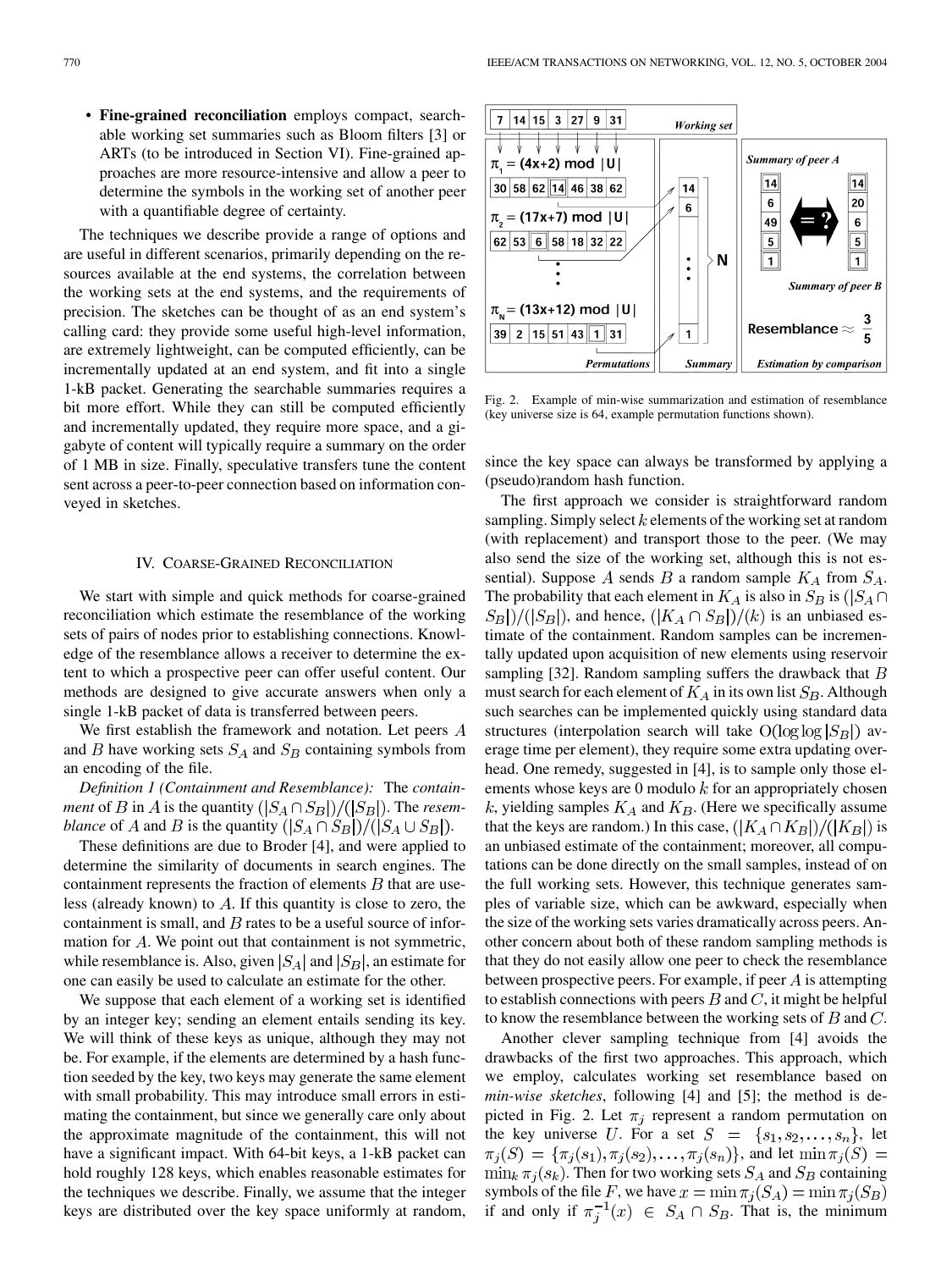element after permuting the two sets  $S_A$  and  $S_B$  matches only when the inverse of that element lies in both sets. In this case, we also have  $x = \min \pi_i (S_A \cup S_B)$ . If  $\pi_i$  is a random permutation, then each element in  $S_A \cup S_B$  is equally likely to become the minimum element of  $\pi_j(S_A \cup S_B)$ . Hence, we conclude that  $\min \pi_i(S_A) = \min \pi_i(S_B)$  with probability  $r = (|S_A \cap S_B|)/(|S_A \cup S_B|)$ . Note that this probability is the resemblance of  $A$  and  $B$ . To estimate the resemblance, peer  $A$ computes  $\min \pi_i(S_A)$  for some fixed number of permutations  $\pi_j$ , and similarly for B and  $S_B$ . The peers must agree on these permutations in advance; we assume they are fixed universally offline.

For B to estimate  $(|S_A \cap S_B|)/(|S_A \cup S_B|)$ , A sends B a vector containing A's minima,  $v(A)$ . B then compares  $v(A)$ with  $v(B)$ , counts the number of positions where the two are equal, and divides by the total number of permutations, as depicted in Fig. 2. The result is an unbiased estimate of the resemblance  $r$ , since each position is equal with probability  $r$ .

In practice, truly random permutations cannot be used, as the storage requirements are impractical. Instead, we may use simple permutations, such as  $\pi_j(x) = ax + b \pmod{|U|}$  for randomly chosen  $a$  and  $b$  and when  $U$  is prime, without affecting overall performance significantly [\[5](#page-13-0)]. Also, instead of sending values in  $\pi_i(x) \in U$ , these values can be hashed to fewer bits, allowing us to store more sketch elements in each packet. This introduces the possibility of false positives, which can subsequently be accounted for when estimating the resemblance. We omit details for lack of space.

The min-wise sketches above allow similarity comparisons, given any two sketches for any two peers. Moreover, these sketches can be combined in natural ways. For example, the sketch for the union of  $S_A$  and  $S_B$  is easily found by taking the coordinate-wise minimum of  $v(A)$  and  $v(B)$ . Estimating the resemblance of a third peer's working set  $S_C$  with the combined working set  $S_A \cup S_B$  can, therefore, be done with  $v(A), v(B)$ , and  $v(C)$ . Min-wise sketches can also be incrementally updated upon acquisition of new content, with constant overhead per receipt of each new element.

#### V. SPECULATIVE RECONCILIATION

Recall that speculative transfers involve a sender performing "educated guesses" as to which symbols to generate and transfer. For example, after exchanging min-wise sketches, peers may know that there is an abundance of useful symbols to transfer, but they do not yet know *which ones* are useful. In this case, one peer wishes to send symbols which are *probably* useful to the other, while attempting to minimize computation and communication costs. In some cases, such as when the containment of  $B$  in  $A$  is low, speculative reconciliation is trivial, since most of  $B$ 's symbols are useful to  $A$ . But when the containment of  $B$  in  $\overline{A}$  is high, this simple strategy is inefficient. For example, consider peers  $A$  and  $B$  that estimate the containment of  $B$  in  $A$  to be 0.8. Without fine-grained reconciliation, there is an 80% probability that any symbol that  $B$  sends to  $A$  is already known, and thus is useless. On the other hand, if  $B$  randomly chooses nine encoding symbols and sends the bitwise XOR of them, there is only a probability

of  $0.8^9 \approx 14\%$  that all nine encoding symbols were already known to  $A$ . This is the intuition behind recoding.

#### *A. Sparse Parity-Check Codes*

A key ingredient we use in our recoding methods are sparse parity-check codes. The content being sent by the encoder is a sequence of symbols  $\{x_1, \ldots, x_\ell\}$ , where each  $x_i$  is called an *input* symbol. An encoder produces a sequence of *encoding symbols*  $y_1, y_2, \ldots$  from the set of input symbols. With paritycheck codes, each encoding symbol is simply the bitwise XOR of a specific subset of the input symbols. A decoder attempts to recover the original content from the encoding symbols. For a given symbol, we refer to the number of input symbols used to produce the symbol as its *degree*, i.e.,  $y_3 = x_3 \oplus x_4$  has degree 2. Using the methods described in [[19\]](#page-13-0), the time to produce an encoding symbol is proportional to the degree of the encoding symbol, while decoding takes time proportional to the total degree of the symbols in the sequence. Encoding and decoding times are a function of the *average* degree; when the average degree is constant, we say the code is sparse. Well-designed sparse parity-check codes typically require recovery of a few percent (less than 5%) of symbols beyond  $\ell$ , the minimum needed for decoding. The *decoding overhead* of a code is defined to be  $\epsilon_d$  if  $(1 + \epsilon_d)\ell$  encoding symbols are needed, on average, to recover the original content. (There is also a small amount of overhead for the space needed in each packet to identify which input symbols were combined, which is typically represented by a 64-bit random seed.)

Provably good degree distributions for sparse parity-check codes were first developed and analyzed in [\[19\]](#page-13-0). However, these codes are fixed rate, meaning that only a predetermined number of encoding symbols are generated, typically only  $cl$ , where  $c > 1$  is a small constant. In some applications, such as in [\[8](#page-13-0)], this can lead to inefficiencies, as servers are forced to retransmit symbols. Similarly, in our application, fixed rates result in reduced diversity in the working sets of peers. Newer codes, called *rateless* codes, avoid this pitfall and allow unbounded numbers of encoding symbols to be generated on demand. Two examples of rateless codes, along with further discussion of the merits of ratelessness, may be found in [[18\]](#page-13-0) and [\[21](#page-13-0)]. Both of these codes also have have strong probabilistic decoding guarantees, along with low decoding overheads and average degrees.

# *B. Recoding Methods*

We now describe recoding for speculative reconciliation. In this setting, peers A and B have working sets of encoding symbols. Peer  $B$  may attempt to send useful information to peer  $A$ by using recoding symbols. A recoding symbol is simply the bitwise XOR of a set of encoding symbols. Like a regular encoding symbol, a recoding symbol must be accompanied by a specification of the encoding symbols blended to create it. But unlike a regular encoding symbol, a recoding symbol must explicitly list the random seeds of the encoding symbols from which it was produced. This has an important side effect of imposing a fixed degree limit upon recoding symbols. Encoding and decoding of recoding symbols are performed in a fashion analogous to the substitution rule. For example, a peer with encoding symbols  $y_5, y_8$ , and  $y_{13}$  can generate recoding symbols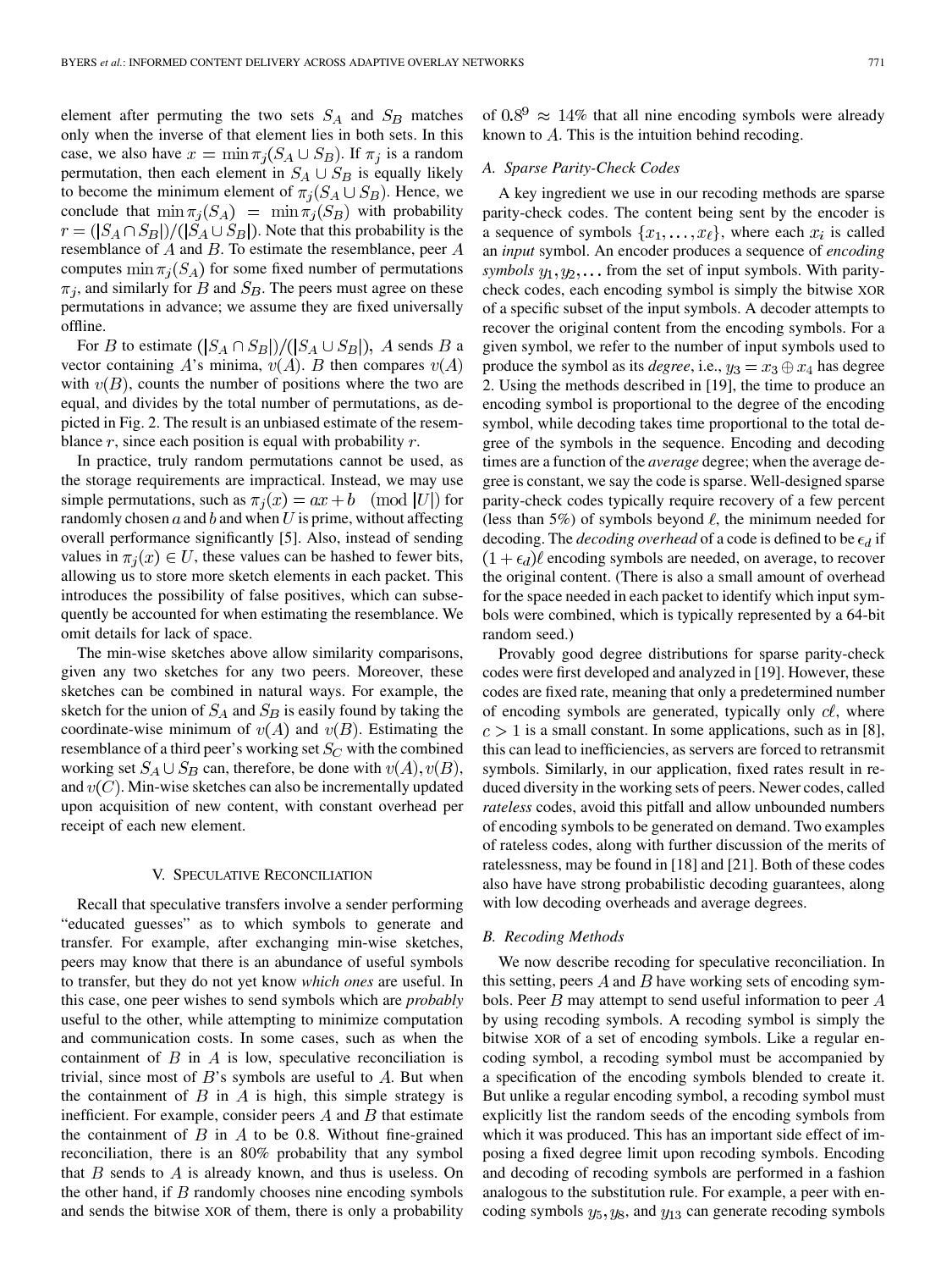$z_1 = y_{13}, z_2 = y_5 \oplus y_8$ , and  $z_3 = y_5 \oplus y_{13}$ . A peer that receives  $z_1, z_2$ , and  $z_3$  can immediately recover  $y_{13}$ . Then by substituting  $y_{13}$  into  $z_3$ , the peer can recover  $y_5$ , and similarly can recover  $y_8$  from  $z_2$ . As the encoding symbols are recovered, the normal decoding process proceeds.

As with normal sparse parity-check codes, irregular degree distributions work well for recoding. To generate a good degree distribution for recoding, we modified the degree-distribution generation process of [[12\]](#page-13-0). Here, the key modifications are to impose an upper bound on the symbol degree, and to generate an encoding for the case in which a set of input symbols have already been recovered by the decoder, and where the decoder need not recover all input symbols.

To provide brief intuition about the methods of [[12\]](#page-13-0), we consider the probability that a recoding symbol is immediately useful. Suppose peer  $B$  knows the exact value of the containment  $c = (|S_A \cap S_B|)/(|S_B|)$ . The probability that a recoding symbol of degree  $d$  immediately yields a new encoding symbol is

$$
\left(\left(\begin{matrix}c|S_B|\\d-1\end{matrix}\right)\left(\begin{matrix}(1-c)|S_B|\\1\end{matrix}\right)\right)/\left(\begin{matrix}|S_B|\\d\end{matrix}\right).
$$

This is maximized for *target degree*  $d = [(c)/(1-c)]$ . Note that as recoding symbols are received, containment naturally increases and the target degree increases accordingly. Using this formula for  $d$  maximizes the probability of immediate benefit, but is actually not optimal, since a recoding symbol of this degree runs a large risk of being a duplicate. A theoretical foundation for the design of ideal degree distributions for sparse parity-check codes can be found in [[18\]](#page-13-0).

### VI. FINE-GRAINED RECONCILIATION

As shown in Section IV, a single packet can allow peers to estimate the resemblance in their working sets. If the difference is sufficiently large to allow useful exchange of data, the peers may then use the methods of Section V to determine what to exchange. As this level of summarization may be too coarse to be effective, we now describe methods for fine-grained reconciliation that still have an overhead of only a handful of packets.

Fine-grained reconciliation is a set-difference problem. Again, suppose peer  $A$  has a working set  $S_A$  and peer  $B$  has a working set  $S_B$ , both sets being drawn from a universe U with  $|U| = u$ . Peer A sends peer B some message M with the goal of peer B determining as many elements in the set  $S_B - S_A$  as possible. We will use  $\Delta = |S_B - S_A| + |S_A - S_B|$ , though  $\Delta$ will generally not be known exactly.

The set-difference problem has been widely studied in communication complexity. The focus, however, has generally been on determining the *exact* difference  $S_B - S_A$ . With encoded content, a peer does not generally need to acquire all of the symbols in this difference. For example, two peers may each have  $3\ell/4$  symbols, with  $\ell/4$  symbols in common, where  $\ell$  symbols are necessary to reconstruct the file. In this case, only  $\ell/4$  of the  $\ell/2$  symbols in  $S_B - S_A$  need to be transferred. One of our contributions is this insight that *approximate* reconciliation of the set differences is sufficient for our application.

We consider the following performance criteria in our discussion of approaches to reconciliation.

- **Number of communication rounds.**
- **Message size:** The number of bits sent by  $\overline{A}$  to  $\overline{B}$ .
- **Construction time:** For A, the construction time is the time for  $A$  to compute its messages; for  $B$ , the construction time is the time to produce a representation of  $S_B$ .
- **Reconciliation time:** The time for  $B$  to compute the approximation to  $S_B - S_A$ , given the message from A and an appropriate representation of  $S_B$ .
- **Accuracy:** The probability that a given element in  $S_B$   $S_A$  is correctly identified by  $B$ .

Optimization of the evaluation metrics presented above is especially important in the reconciliation of large data sets. In our application, sets of encoding symbols for 1-GB files may have sizes on the order of millions, with hundreds of thousands of differences between overlay peers. It is also desirable to separate costs of preprocessing from reconciliation, since the latter is always incurred in real time. This is important in a peer-topeer setting, where a peer reconciling with multiple other peers may wish to amortize the cost of preprocessing across several pair-wise communications. Thus, while we account for all costs, we emphasize the real-time costs of reconciliation. We also note that minimizing communication complexity may be less important, as long as the cost for reconciliation messages is small relative to the size of the transfer. With these factors in mind, approximate solutions are highly desirable as they will be both faster and more compact.

The best exact reconciliation protocols to date, in terms of communication complexity, are based upon the use of characteristic polynomials [[23\]](#page-13-0)–[\[25](#page-13-0)]. A technical description is beyond the scope of this paper, but the main idea involves each peer evaluating the characteristic polynomial of their set at several points, and using this information to compute the ratio of the two characteristic polynomials, and hence, their set differences. One requirement for these protocols is an upper bound on the number of set differences, so as to determine how many points to evaluate. Each of these points must then be updated each time a new element is added to the set. In the case that an upper bound on  $\Delta$  is not known, a guess  $\bar{\Delta}$  is made, and a security parameter k is chosen. Then,  $\overline{\Delta} + k$  coefficients are sent, and a probabilistic check is made that will discover if  $\bar{\Delta} < \Delta$  with probability  $1 - ((|S_A| + |S_B|)/((u))^k$ . While very attractive for small numbers of differences, this method is computationally expensive (cubic) for large numbers of differences, both in construction time and reconciliation time. While the variant in [\[24](#page-13-0)] is much faster, it still requires  $\Theta(\log \Delta)$  rounds of communication, which is not well suited to our application. This leads us to consider approximate methods, which offer much lower computational complexities. Since we are focused on reconciling a large number of differences, often  $\Omega(|S_A|)$  of them, the information theoretic communication complexity of exact reconciliation is  $\Omega(|S_A| \log u)$  in the common case, where U is much larger than  $S_A$ . Using approximate methods, we can reconcile a constant fraction of the set differences using a message of size  $O(|S_A|)$ . Table I gives a high-level comparison of the various approaches we discuss.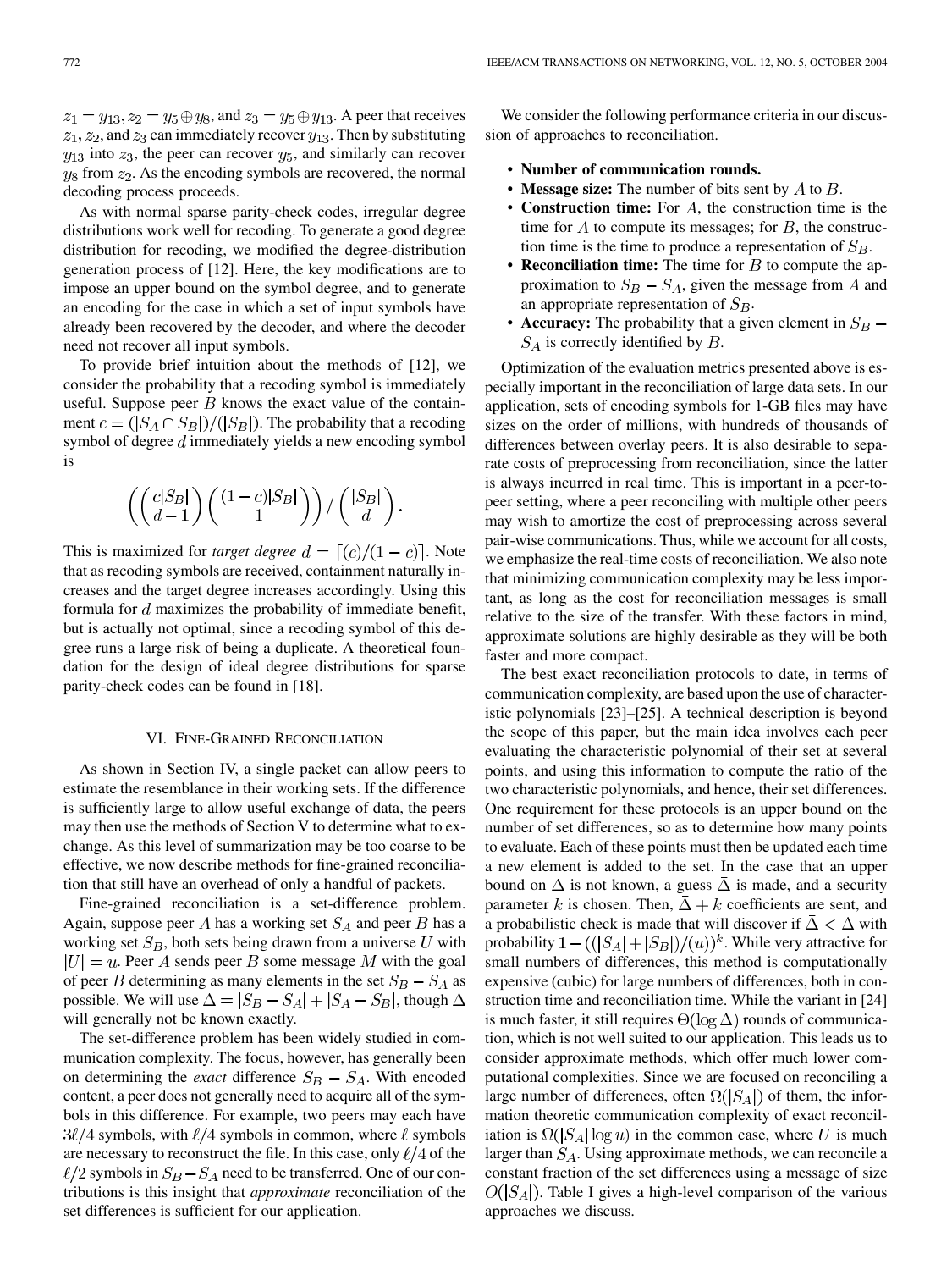Method **Total Message Size** Construction Construction Rounds Reconciliation Exact? Time (expected) Time for A Time for  $B$ Polynomial [25]  $\overline{O(\Delta \log u)}$  $O(\Delta |S_A|)$  $\overline{O(\Delta |S_B|)}$  $\overline{1}$  $O(\Delta^3)$ yes Enumeration  $O(|S_A| \log u)$  $O(|S_A|)$  $O(|S_B|)$  $\overline{1}$  $O(|S_A| + |S_B|)$ yes  $\overline{O(|S_A|)}$  $\overline{O(|S_B|)}$ Bloom filter (VI.A)  $O(|S_A|)$  $\overline{1}$  $O(|S_B|)$ no Merkle tree [23]  $O(\Delta \log h \log |S_B|)$  $O(|S_A|\log |S_A|)$  $O(|S_B| \log |S_B|)$  $O(\log |S_B|)$  $O(\Delta \log |S_B|)$ w.h.p. Poly/tree hybrid [24]  $O(\Delta k \log u)$  $O(|S_A|\log |S_A|)$  $O(|S_B| \log |S_B|)$  $\overline{O(\Delta)}$  $O(\log \Delta)$ w.h.p.  $ART$  (VI.C)  $O(|S_A|)$  $O(|S_A| \log |S_A|)$  $O(|S_B| \log |S_B|)$  $O(\Delta \log |S_B|)$  $\mathbf{1}$ no

TABLE I COMPARISON OF VARIOUS FINE-GRAINED RECONCILIATION METHODS WITH AT LEAST CONSTANT ACCURACY

#### *A. Enumeration-Based Approaches*

In contrast to polynomial-based methods, the simplest, but most expensive, approach to computing differences is for peer A to enumerate and send the entire working set  $S_A$ . This requires  $O(|S_A| \log u)$  bits to be transmitted. A natural alternative is to use hashing. Suppose the set elements are hashed using a random hash function into a universe  $U' = [0, h)$ . Peer A then hashes each element and sends the set of hashes instead of the actual working set  $S_A$ . Now only  $O(|S_A| \log h)$  bits are transmitted. Strictly speaking, this process may not yield the exact difference. There is some probability that an element  $x \in$  $S_B \setminus S_A$  will have the same hash value as an element y of  $S_A$ , in which case peer  $B$  will mistakenly believe  $x \in S_A.$  The miss probability can be made inversely polynomial in  $|S_A|$  by setting  $h = \text{poly}(|S_A|)$ , in which case  $\Theta(|S_A| \log |S_A|)$  bits are sent. Using hash tables to compare the lists of elements or hash values sent, exact reconciliation (subject to hash collisions) can then be done in  $O(|S_A| + |S_B|)$  time with high probability.

A more compact enumeration-based method for approximate reconciliation is to use a Bloom filter [[3\]](#page-13-0). This solution is surprisingly effective, particularly when the number of differences is a large fraction of the set size. A Bloom filter is used to represent a set  $S = \{s_1, s_2, \ldots, s_n\}$  of *n* elements from a universe U of size  $u$ , and consists of an array of  $m$  bits, initially all set to 0. A Bloom filter uses  $k$  independent random hash functions  $h_1, \ldots, h_k$  with range  $\{0, \ldots, m-1\}$ . For each element  $s \in S$ , the bits  $h_i(s)$  are set to 1 for  $1 \leq i \leq k$ . To check if an element x is in S, we check whether all  $h_i(x)$  are set to 1. If not, then clearly x is not a member of S. If all  $h_i(x)$  are set to 1, we assume that  $x$  is in  $S$ , although we are wrong with some probability. Hence, a Bloom filter may yield a *false positive* when it reports that an element  $x$  is in  $S$ , even though it is not, in fact, in  $S$ . The probability of a false positive  $f$  depends on the number of bits used per item  $m/n$ , and the number of hash functions k as follows:  $f \approx (1 - e^{-km/n})^k$ . (We note that this is a highly accurate approximation and we treat it as an equality henceforth.) This false positive rate is minimized by picking  $k = (\ln 2)(m/n)$ , which results in  $f = (1/2)^{(\ln 2)(m/n)}$ .

For an approximate reconciliation solution, peer  $A$  sends a Bloom filter  $F_A$  of  $S_A$ ; peer B then simply checks for each element of  $S_B$  in  $F_A$ . When a false positive occurs for an element  $y \in S_B$ , peer B will incorrectly assume that peer A also has element  $y$ , and thus, peer  $B$  fails to identify  $y$  as an element of  $S_B - S_A$ . However, the Bloom filter never causes peer B to mistakenly find an element to be in  $S_B - S_A$  when it is not.

With Bloom filters, the message size can be kept small, while still achieving high accuracy. For example, using just four bits per element of  $S_A$ , i.e., a message of length  $4|S_A|$ , and three hash functions, yields an accuracy of 85.3%; using eight bits per element and five hash functions yields an accuracy of 97.8%. Further improvements can be had by using the recently introduced compressed Bloom filter, which reduces the number of bits transmitted between peers at the cost of using more bits to store the Bloom filter at the end systems and requiring compression and decompression at the peers [\[26](#page-13-0)]. With a constant number of hash functions and making the standard assumption that hashes and array accesses are constant-time operations,  $A$ 's construction time is  $O(|S_A|)$  to set up the Bloom filter, and B's reconciliation time is  $O(|S_B|)$  to find the set difference. B has no construction time, although  $B$  could precompute hashes of its set elements to shift reconciliation time to construction time.

The requirement for  $O(|S_A|)$  construction time and  $O(|S_A|)$ message size may seem excessive for large  $|S_A|$ . There are several possibilities for scaling this approach up to larger set sizes. For example, for large  $|S_A|$  or  $|S_B|$ , peer A can create a Bloom filter only for elements of  $S_A$  that are equal to  $\beta$  modulo  $\gamma$  for some appropriate  $\beta$  and  $\gamma$ . Peer B can then only use the filter to determine elements in  $S_B - S_A$  equal to  $\beta$  modulo  $\gamma$  (still a relatively large set of elements). The Bloom-filter approach can then be pipelined by incrementally providing additional filters for differing values of  $\beta$ , as needed. This pipelining approach can similarly be used in many other schemes.

An unavoidable drawback of Bloom filters is the large reconciliation time. Even when the set difference  $S_B - S_A$  is small, every element of  $S_B$  must be tested against the filter  $F_A$ . As described in the introduction, minimizing the reconciliation time can be crucial in applications where reconciliation must be performed in real time. Our approximate reconciliation-tree data structure described in Section VI-C avoids this problem.

#### *B. Search-Based Approaches*

In contrast to enumeration-based approaches, search-based approaches are more efficient, both at finding small numbers of differences and at identifying sets of differences. Search-based approaches to set reconciliation generally leverage Patricia tries [\[16](#page-13-0)] and Merkle trees [[22\]](#page-13-0). Patricia tries are used to provide structured searching based upon comparable subsets, while Merkle trees solve the problem of testing the equivalence of large subsets in constant time.

Abstractly, a trie is a complete binary tree that represents a subset S of a universe  $U = \{0, \ldots, u - 1\}$  (stored at the root), and where the jth child at depth k corresponds to the set  $S \cap [(j 1) \cdot u/2^k$ ,  $j \cdot u/2^k - 1$ . By this definition, a given element x in U is present in all of the nested subsets along a path from the root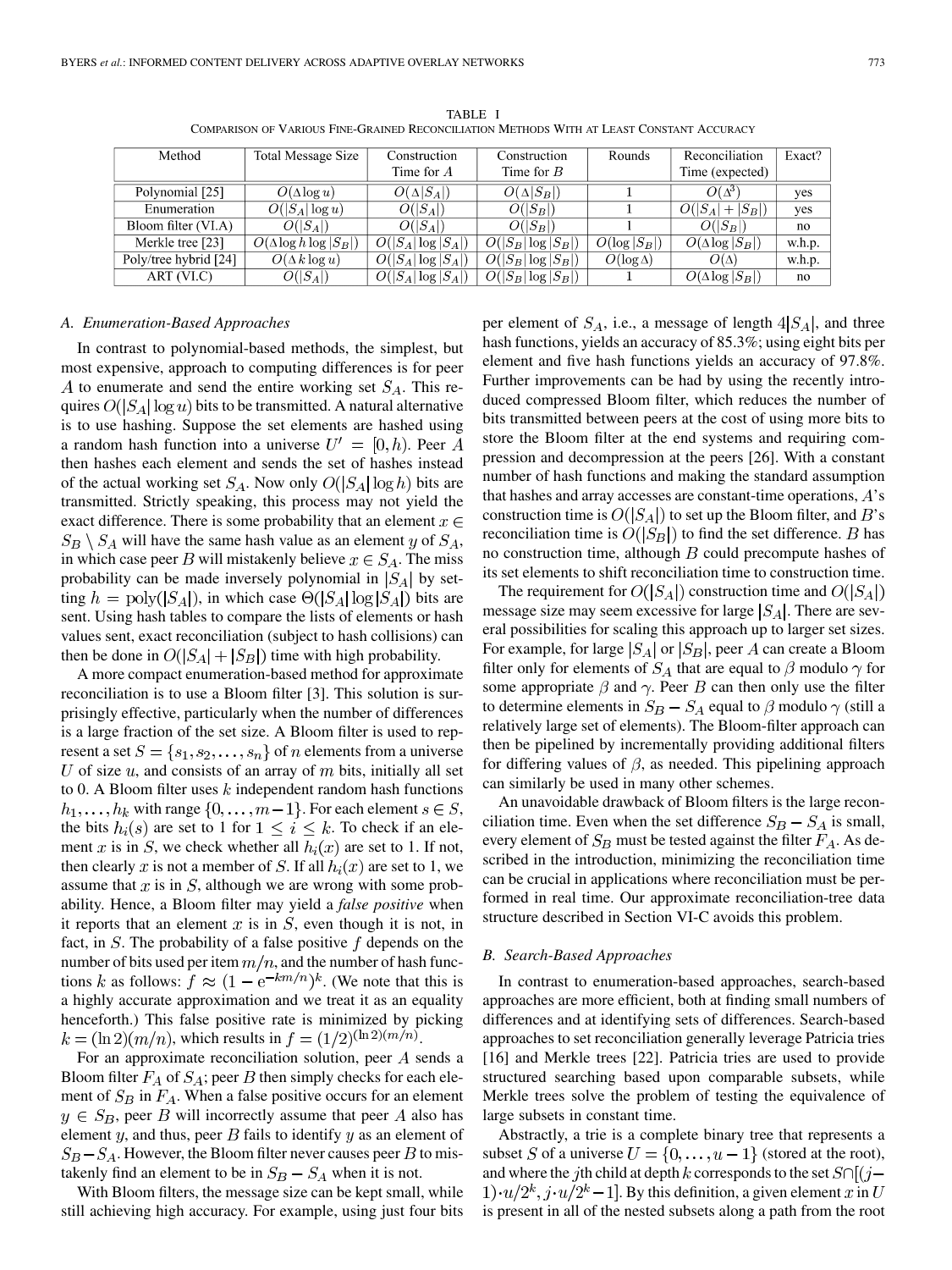

Fig. 3. Components of the approximate reconciliation tree (ART) data structure (universe size  $|U| = h = 64$ ).

to the leaf, representing the singleton set  $\{x\}$ . Therefore, when sets  $S_A$  and  $S_B$  are each represented in trie form, an element in the set difference can be located by identifying a root-to-leaf path where each of the nodes on the path in  $S_A$  correspond to distinct subsets from those stored in the nodes on the path in  $S_B$ . In this basic method, identifying a single discrepancy involves performing  $2 \log u$  comparisons to identify a path of length  $\log u$ to a leaf.

However, there are two inefficiencies in the approach described so far. First, the trie has  $\Theta(u)$  nodes and depth  $\Theta(\log u)$ , which is unsuitable when the universe is large. However, almost all the nodes in the trie correspond to the same sets. In fact, there are only  $2|S| - 1$  nontrivial nodes corresponding to distinct subsets. The trie can therefore be *collapsed* by removing edges between nodes that correspond to the same set, leaving only  $2|S| - 1$  nodes, and the result is a Patricia trie. An example of a collapsed Patricia trie is depicted in Fig. 3(a).

The second inefficiency is that each of the subsets being compared may be arbitrarily large. It is not difficult to construct Patricia tries with  $\Omega(|S|)$  subsets of size  $\Omega(|S|)$ . Merkle trees [\[22](#page-13-0)] provide a convenient probabilistic answer to this challenge. They provide a method for signing and comparing large databases while allowing fast updates and identifying differences. For our application, we can form a Merkle tree on top of a trie by concisely representing each node's subset as a single value. At the leaves of the Merkle tree, the value is obtained by applying a hash function to the singleton set stored at the leaf of the trie. The values of internal nodes of a Merkle tree are then obtained by applying a hash function to the values of their children. Using this construction, the hash value stored at a node is a function of all of the elements in its subtree. An example of Merkle hashing applied to a Patricia trie is depicted in Fig. 3(c) using the hash function in Fig. 3(b). If the Merkle hashing idea is used in conjunction with tries, the search method described before still applies, with the one difference that hash values, instead of whole sets, are compared. This affords constant-time comparisons, but introduces the risk of false-positive matches due to hash collisions at any level of the tree.

An interactive algorithm based upon this approach appeared in [\[23](#page-13-0)]. During each round of the algorithm, an additional level of the tree was traversed from any nodes detecting differences. Unfortunately, this requires a logarithmic number of rounds, even with randomization and balancing. A hybrid protocol combining these ideas with the polynomial-based approach was given in [[24](#page-13-0)] and uses fewer rounds, but still a logarithmic number of them. Relevant asymptotic performance measures for these approaches are provided in Table I.

#### *C. Approximate Reconciliation Trees*

Bloom filters are the preferred data structures when the working sets of the two peers have small resemblance. Bloom filters are less efficient when the resemblance is large, in which case, a search-based approach would seem more appropriate computationally. We propose a new data structure, approximate reconciliation trees (ARTs), combining the compact representation of Bloom filters with the speed of a search-based approach.

ARTs [[6\]](#page-13-0) build upon the Merkle tree methods of Section VI-B. As before, each peer first builds a Patricia trie of their set along with the associated Merkle tree values. The message  $A$  then sends to  $B$  is a Bloom filter of the values from the Merkle tree.  $B$  identifies an element  $x$  in the set difference by using the simple path-traversal algorithm described earlier on its Patricia trie  $T_B$ . But now, B is comparing nodes in its collapsed trie against the Bloom filter representation of  $S_A$ , i.e., B checks the value of a node in  $T_B$  by performing a lookup in the Bloom filter provided by A. This tests whether *any* node in  $T_A$  has that value.

Using Bloom filters to summarize the Merkle tree values, depicted in Fig. 3(d), has the following advantages.

- Fast search times associated with the search-based paradigm are preserved.
- Complications associated with collapsed Patricia tries are avoided, as no explicit bookkeeping data is transmitted.
- Hash collisions within the Merkle tree are virtually eliminated, since the size of hashes in the local tree does not affect the message size.

The main disadvantage is that comparisons between nodes in the tries now correspond to Bloom filter lookups, which are less accurate than direct comparisons of Merkle tree values.

We now analyze this approach. First, because we are sending a Bloom filter of the node values, we can use a large number of bits for these values to avoid collisions ( $\Theta(\log |S_B|)$  bits suffices with high probability, and 64 bits covers most practical situations). We will ignore these collisions henceforth in the analysis. For  $B$  to obtain a false positive for an element  $x$  in  $S_B - S_A$  at depth d in the ART for  $S_B$ , there must be a false positive for one of the  $d$  node values on the path from the root to the leaf representing  $x$  in the Bloom filter. If the false-positive rate of the Bloom filter sent by A is f, the probability  $p_x$  that B identifies x as a member of  $S_B - S_A$  is  $p_x = (1 - f)^d$ . So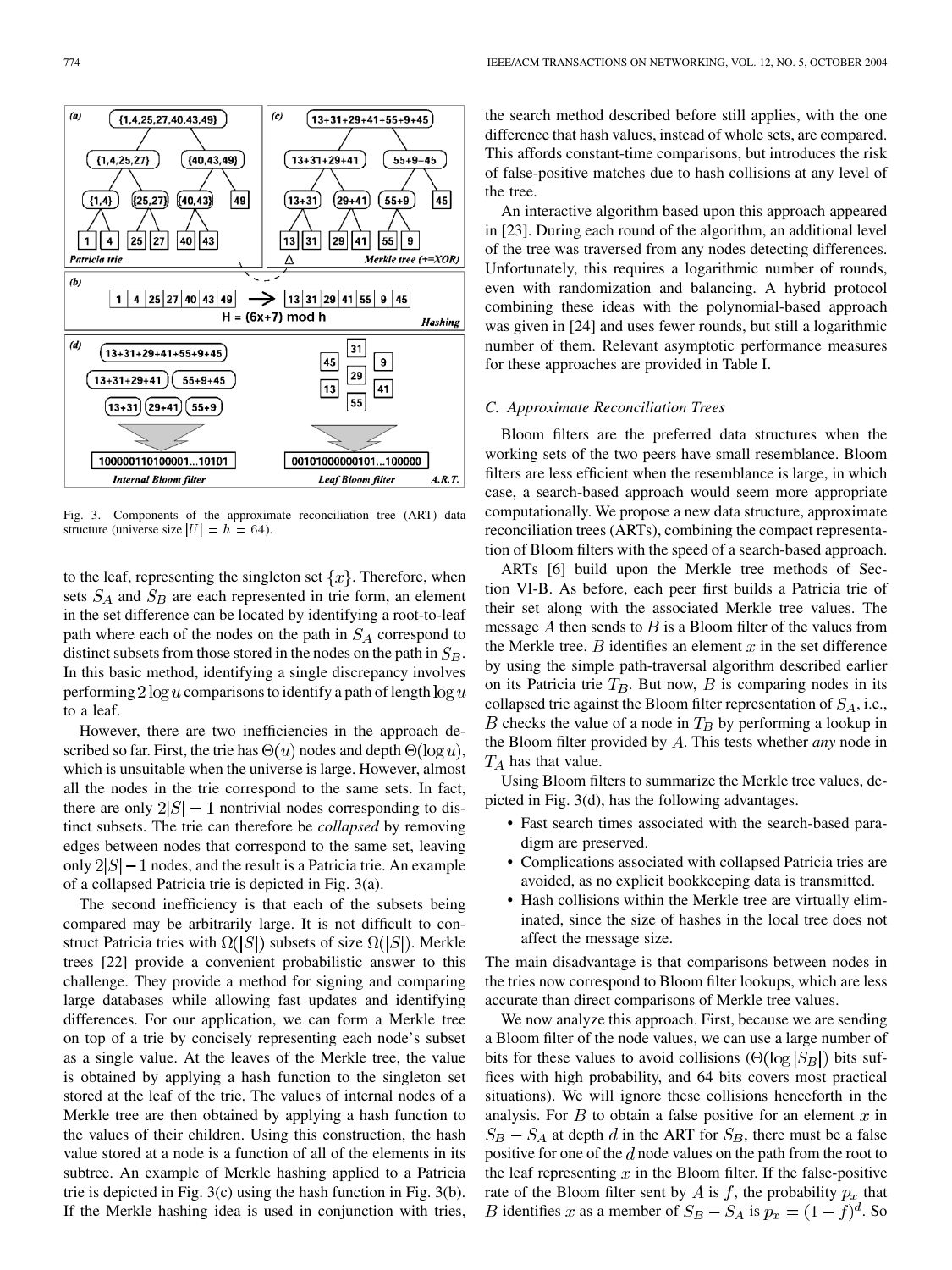to achieve a constant expected accuracy,  $f$  should be at most  $f(t)/d$  for most elements. Since individual elements are at depth  $\log |S_B| + O(1)$  in the tree of B with high probability, as mentioned earlier, the false-positive rate of the Bloom filter from A should be  $O(1/\log |S_B|)$ . This means that A should use  $\Omega(\log \log |S_B|)$  bits per element in the Bloom filter. Additionally, the number of hash functions must be  $\Theta(\log \log |S_B|)$  to minimize the false-positive rate. Using only a constant number of hash functions  $c$  requires the number of bits per element to be  $\Omega(\sqrt{\cosh(1-\frac{1}{2})}\log|S_B|)$ . Our implementation also expects that a small fixed number of hash functions will be universally chosen ahead of time.

*1) Improvements:* ARTs as described so far combine some of the better properties of Bloom filters and Merkle trees, namely quicker searches for small numbers of differences without the complications of managing the tree structures. Unfortunately, they inherit a common weakness in tree-based search strategies—incorrect pruning from false positives can potentially result in large numbers of differences being overlooked. For example, if there is a false positive when checking the root of an ART, no differences will be found, and the sets will be reported to be identical. Addressing this problem requires increasing the number of bits per element and the running times by nonconstant factors. In this section, we discuss a series of improvements over basic ARTs to remedy these problems.

*a) More Hashing:* Our basic search method operates on the Patricia trie  $T_B$ , and hence, the running time is proportional to the depth of  $T_B$ . However, the worst-case depth of the Patricia trie may still be  $\Omega(|S_B|)$ . To avoid this issue with high probability, we hash each element initially before inserting it into the virtual tree. The range of the hash function should be at least  $poly(|S_B|)$  to avoid collisions. For the analysis, we make the assumption that our hash functions are truly random. Hence, we obtain a random Patricia trie, properties of which have been studied in the random-search tree literature, in particular [\[13](#page-13-0)], [\[15](#page-13-0)], and [[27\]](#page-13-0). Specifically, the average depth of a leaf for a binary Patricia trie with  $n$  random leaf values over the interval is  $\log n + O(1)$ , and the variance of the depth of a leaf is constant. Moreover, the maximum depth is  $\log n + \sqrt{2 \log n} + O(1)$ with high probability. Hence, the distribution of the leaf depths is very closely concentrated around  $\log n$ .

*b) Increased Branching Factor:* The next improvement is very simple: increase the maximum branching factor of the trees. This reduces the number of internal nodes, thereby improving the false-positive probability by allowing more bits per node. It also decreases the height of the tree, reducing the number of Bloom filter tests by a constant factor. The cost is a potential increase in running time, since in searches for elements of  $S_B - S_A$ , all children of an internal node must be checked when a match does not occur. This improvement does not change the asymptotic results, only constant factors. However, larger branching factors are an important part of a real implementation. Branching factors that are a power of two, say  $2^i$ , are especially desirable, since then all trie operations can be performed on a fixed stride length of  $i$  bits.

*c) Correction Levels:* Our next improvement is based on the inherent redundancy in the Merkle tree structure. In the event that a match between internal nodes of the tree (identical subsets) is caused by a false positive, it is often the case that its children do not match, thereby revealing the discrepancy with certainty. Therefore, we can double check a match at an internal Merkle tree node, by verifying that its children match as well. The one-sided error of Bloom filters ensures that this method applies even when a filtered representation of the Merkle tree is used. As we demonstrate experimentally, this can significantly improve the accuracy at the expense of running time.

More generally, we change the search procedure so that it stops searching a path for differences only when there is a match at a node and at its  $c$  immediate ancestors, where  $c$  is a new parameter we call the *correction level*. For  $c = 0$ , this is exactly the same as the basic reconciliation procedure. For  $c = 1$ , the traversal is pruned after two consecutive matches, for  $c = 2$ , the traversal is pruned after three consecutive matches, and so on. If the branching factor is  $b$ , this slows down  $B$ 's traversal by a factor of at most  $b^c$ .

*d) Improved Bit Allocation:* One implicit assumption in the basic ART construction is that all nodes have equal worth, since we use the same number of bits per node. But as noted earlier, false positives near the root of tree can lead to many or all of the differences being missed, an effect only partially mitigated by use of correction levels. Merely adding a few more bits to the root (and its close descendants) can significantly alleviate this.

At the opposite end of the tree, false positives at the leaves are impossible to correct. Therefore, the accuracy of ARTs is at best as accurate as the Bloom filter tests at the leaves, regardless of what is done for internal nodes. This further implies that the accuracy of an ART is no better than that of a Bloom filter of the same size. It also suggests that schemes that can reduce the number of bits used to represent an internal node without compromising the accuracy would be desirable. In fact, one can prove that a reasonable approach is to use a separate Bloom filter for each level of the tree, whereby  $\Theta(h)$  bits are used to represent each node at height  $h$  in the tree.

*e) Leveraging Random Tree Structure:* A problem we have noted previously is that if we do not use a Bloom filter to represent nodes, then there may be difficulties in determining correspondences between the peers' ARTs. On the other hand, using a Bloom filter increases the probability of an individual false positive. If possible, it would be desirable to have both the higher accuracy of a Merkle tree without the complications of reconstructing the tree structure.

To enable such a hybrid, we make use of the observation that given a random Patricia trie with  $n$  nodes, the first  $\log n - 2 \log \log n$  levels are complete with high probability. Since these top levels are complete, the values for these levels may simply be enumerated in some fixed order. Given this setup, B can access nodes in the first  $\log |S_A| - 2 \log \log |S_A|$ levels directly, yielding a lower false-positive rate than if Bloom filters were used;  $B$  then switches to testing nodes in the lower levels of the tree with a Bloom filter. Even better, since there are only  $\Theta(|S_A|/\log^2|S_A|)$  of these special values at the top of the tree, we can adopt the idea of varying numbers of bits per elements by using large hashes of  $\Theta(\log |S_A|)$  bits without significantly affecting the number of bits available for the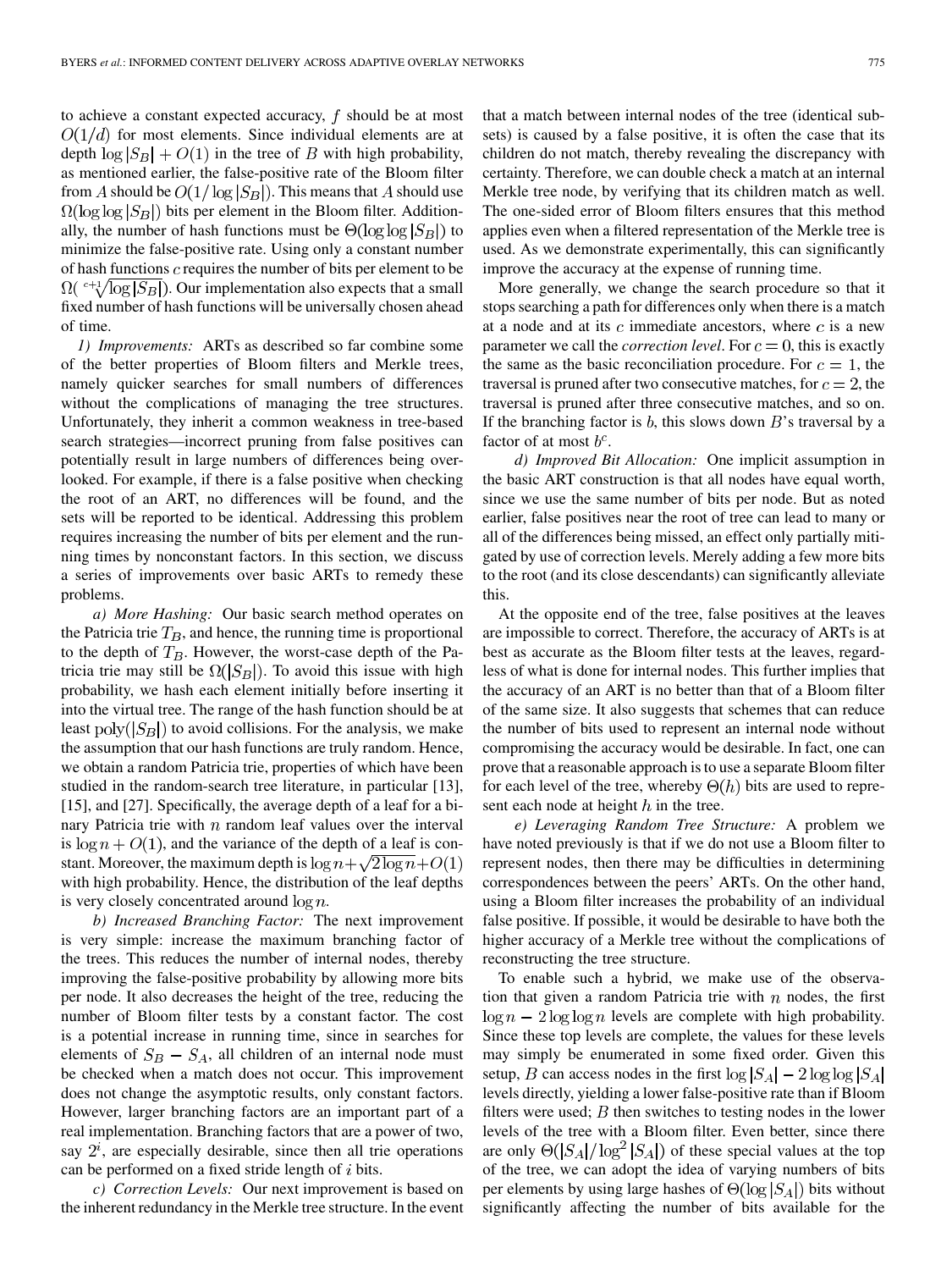leaves and other lower levels. Specifically, this hybrid approach uses only  $\Theta(|S_A|/\log |S_A|)$  bits, but manages to avoid false positives in the upper levels with high probability.

*2) Analysis:* Using the various improvements of Section VI-C.1 and incorporating the pieces of analysis for those improvements, we can now prove the following theorem.

*Theorem 1:* There exists a one-round protocol with message size  $O(|S_A|)$ , construction time  $O(|S_A| \log |S_A|)$  for A, construction time  $O(|S_B| \log |S_B|)$  for B, reconciliation time  $O(\Delta \log |S_B|)$  with high probability, and constant accuracy.

*Proof:* A constructs an ART with the following components. First, values for the top  $log |S_A| - 2 log log |S_A|$  complete levels are explicitly sent using  $\Theta(\log |S_A|)$  bits per value. Values for the remaining internal nodes are sent in a Bloom filter using  $\Theta(|S_A|)$  bits and a constant number of hash functions; similarly, the leaf nodes are sent in a separate Bloom filter using  $\Theta(|S_A|)$ bits and a constant number of hash functions. Without loss of generality, we may assume that  $|S_B| \leq 2|S_A|$ ; otherwise, the leaf Bloom filter itself can be used to satisfy the theorem.

In the top levels of the tree with explicit hash values, the probability of a hash collision is  $1/2^{\Theta(\log |S_A|)} = 1/\text{poly}(|S_A|)$ . Using a union bound, the probability that a hash collision appears anywhere along a path through the top levels occurs with probability only  $O(\log |S_A| / \text{poly}(|S_A|))$ . Searching through these levels takes  $O(\Delta \log |S_A|)$  time.

For the remaining levels,  $B$  uses a correction level of  $\Theta(\log \log \log |S_B|) = \Theta(\log \log \log |S_A|)$ . This is only sufficient to guarantee a constant probability of a false positive along a path through the first  $\log |S_A| + O(\log \log |S_A|)$  levels of the tree, but this depth encompasses a constant fraction of the leaf nodes, ensuring a constant accuracy. The cost of this correction level is a slowdown of  $b^{\Theta(\log \log \log |S_A|)} = \text{poly}(\log \log |S_A|)$ for any fixed branching factor  $b$ . Thus, searching the remaining levels takes  $O(\Delta * \text{poly}(\log \log |S_A|)) = O(\Delta \log |S_A|)$  time. Combining the bounds proves the theorem.

#### VII. EXPERIMENTAL RESULTS

We first investigate the effectiveness of collaboration using our methods. Then in Section VII-B, we compare the performance and accuracy of approximate reconciliation methods.

#### *A. Collaborative Experiments*

Our collaborative experiments demonstrate the benefits and costs of using reconciliation in peer-to-peer transfers and in parallel downloads. The simple scenarios we present are designed to be illustrative and highlight the primary benefits of our methods; the performance improvements we demonstrate can be extrapolated onto more complex scenarios.

*1) Simulation Parameters:* All of our collaborative experiments consider transfers of a 128-MB file. We assume that the origin server divides this file into input symbols of 1400 bytes each, to fit in an Ethernet packet with headers, and subsequently encodes this file into a large set of encoding symbols. We associate each encoding symbol with a 64-bit identifier representing the set of input symbols used to produce it. The irregular degree distribution used in the codes was generated using heuristics based on the discussion in Section V and described in [[12\]](#page-13-0). This degree distribution had an average degree of 11 for the encoding symbols and average decoding overhead of 2.3%. The experiments used the simplifying assumption of a constant decoding overhead  $\epsilon_d = 2.5\%$ . For recoding, we precomputed degree distributions in the same fashion with all input parameters rounded to increments of 0.05 and a maximum degree of 50. Min-wise sketches used 180 permutations, yielding 180 entries of 64 bits each for a total of 1440 bytes per summary. Bloom filters used six hash functions and  $8(1 + \epsilon_d)\ell$  bits for a total of 96 kB per filter. Separate results for ARTs are omitted in this section, since their overhead is visually indistinguishable from Bloom filters. Bloom filters and ARTs differ primarily in terms of accuracy and speed, the focus of Section VII-B.

*2) Collaboration Methods:* We compare three methods of orchestrating collaboration in our experiments, described both in increasing order of complexity and performance. While our methods may be combined in other ways, these scenarios exhibit the basic tradeoffs.

*a) Uninformed Collaboration:* The sending peer picks a symbol to send at random. This is the strategy used by Swarmcast [\[31](#page-13-0)].

*b) Speculative Collaboration:* The sending peer uses a min-wise sketch from the receiving peer to estimate the containment, and heuristically tune the degree distribution of recoded symbols which it encodes and sends. The containment estimated from the min-wise sketch and the number of symbols requested are used to pick a pregenerated distribution, tuned as described earlier. Fractions used in picking pregenerated distributions were rounded down to multiples of 0.05, except when the desired fraction would be zero.

*c) Reconciled Collaboration:* The sending peer uses either a Bloom filter or an ART from the receiving peer to filter out duplicate symbols and sends a random permutation of the differences. Random permutations of the transmitted encoding symbols are used to minimize the likelihood that two distinct sending peers send identical sequences of encoding symbols to the receiving peer.

*3) Scenarios and Evaluation:* We begin by varying three experimental factors: the set of connections in the overlay formed between sources and peers, the distribution of content among collaborating peers, and the slack of the scenario, defined as follows.

*Definition 2 (Slack)*: The *slack s* associated with a set of peers Y is  $(|\bigcup_{X\in Y} S_X|)/(\ell)$ , where  $S_X$  is the working set of peer  $X$  and  $\ell$  is the total number of input symbols.

By this definition, in a scenario of slack s, there are  $s\ell$  distinct encoding symbols in the working sets of peers in  $Y$ . Clearly, when the slack is less than  $1 + \epsilon_d$ , the set of peers Y will be unable to recover the file, even if they use an exact reconciliation algorithm, since the decoding overhead alone is  $\epsilon_d$ . When the slack is larger than  $1 + \epsilon_d$ , and if peers are using a reconciliation algorithm with accuracy  $a$ , then they can expect to be able to retrieve the file if  $(1 + \epsilon_d) \leq sa$ . Our methods provide the most significant benefits over naive methods when there is only a small amount of slack; as noted earlier, approximate reconciliation is not especially difficult when the slack is large. We use slack values of 1.1 and 1.3 for comparison between compact scenarios with little available redundancy and looser scenarios.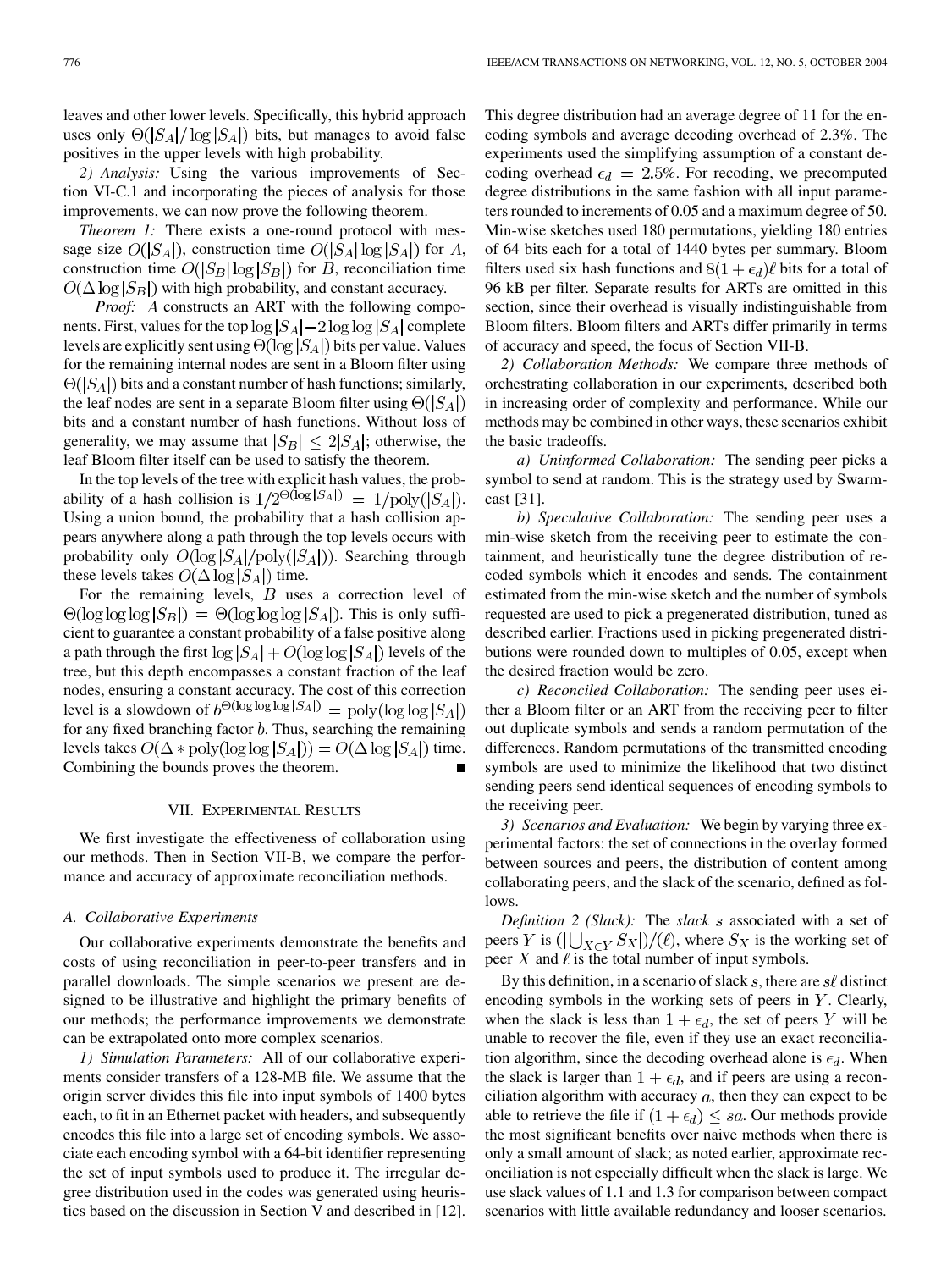

Fig. 4. Overhead of peer-to-peer reconciliation.

For simplicity, we assume that each connection has the same amount of available bandwidth; our methods apply irrespective of this assumption. The receiving peer  $A$  for whom we measure the overhead always starts with  $0.5\ell$  encoding symbols from the server. The encoding symbols known to the sending peers are determined by the slack of the scenario and the containment defined in Section IV.

For each technique, we measure its average overhead on a set of trials, where an average overhead of  $\epsilon$  means that  $(1 + \epsilon)\ell$ symbols need to be received on average to recover a file of  $\ell$  input symbols. In case of a server sending encoded content without aid from peers with partial content, the overhead is merely the decoding overhead, i.e.,  $\epsilon = \epsilon_d$ . In other scenarios, there may be additional *reception overhead* arising from receiving duplicate encoded symbols or *recoding overhead* from receiving useless recoded symbols. The  $x$  axis of each plot is the range of containment of the sending peers by the receiving peer. Each data point is the average of 50 simulations.

*4) Peer-to-Peer Reconciliation:* The simplest scenario, depicted in Fig. 4, consists of two peers with partial content in which one peer sends symbols to the other. This scenario demonstrates the feasibility of our approach, even in the worst case, when servers with the original file are no longer available, and reconciliation is barely possible.

For receiving peer  $A$ , sending peer  $B$ , with a file consisting of  $\ell$  input symbols and slack  $s, \ell s = |S_A| + |S_B| - |S_A \cap S_B|$ . By the definition of containment,  $c = (|S_A \cap S_B|)/(|S_B|)$ , so  $|S_B| = (\ell s - |S_A|)/(1 - c)$ . These two equations, therefore, uniquely determine  $|S_A|, |S_B|$ , and  $|S_A \cap S_B|$  as functions of the slack and the containment. Also, we need to constrain the scenarios to cases where neither  $A$  nor  $B$  can recover the file initially. This gives an upper bound on feasible values of  $c$  for a given slack  $s$ , and explains the variation in values on the  $x$  axes of our plots.

Fig. 4 shows the results of our experiments for this scenario. In each experiment, uninformed collaboration performs poorly and degrades significantly as the containment increases. The intuition is that the rate of useless symbols transmitted increases as the number of symbols shared between peers increases. Shared symbols increase as containment increases (and as each transfer progresses). This can be analyzed exactly as a variant of the well-known Coupon Collector's problem.

Speculative collaboration is more efficient, but the overhead still increases slowly with containment. In contrast, the overhead of reconciled collaboration is virtually indistinguishable from the overhead of encoding alone and does not increase with



Fig. 5. Overhead of peer-augmented downloads.



Fig. 6. Overhead of collaborating with multiple peers in parallel.

containment. The extra overhead of reconciliation is purely from the cost of transmitting a Bloom filter or ART, or less than a percent when sending eight bits for every symbol (1400 bytes).

*5) Peer-Augmented Downloads:* Our next scenario considers a download from a server with complete content, supplemented by a concurrent transfer from a peer, as illustrated in Fig. 5. The overhead of uninformed collaboration is considerably lower than in the scenarios of Fig. 4, primarily because a larger fraction of the content is sent directly via fresh symbols from the server. Using our methods, speculative collaboration performs similarly to uninformed collaboration in this scenario, as the recoding methods used are not highly optimized. In all cases, reconciled collaboration has overhead slightly higher than receiving symbols directly from the server, but the transfer time is substantially reduced, due to concurrent downloads.

For this scenario, it is natural to consider the *speedup* that is obtained by augmenting the download with an additional connection, i.e., the ratio between the transfer rate of the augmented method and the transfer rate using a single sender (incurring no decoding overhead). Augmenting a download with a connection of equal available bandwidth with a reconciled transfer having 0.025 overhead achieves a speedup of 1.95, while augmenting a download with an uninformed transfer having 0.20 overhead achieves a more modest speedup of 1.67.

*6) Collaborating With Multiple Peers in Parallel:* Finally, we consider a parallel download scenario similar to those of [\[8](#page-13-0)]. Here, a peer is collaborating concurrently with four peers, all with partial content, as pictured in Fig. 6. This scenario demonstrates that given appropriate reconciliation algorithms, one can leverage bandwidth from peers with partial content with only a slight increase in overhead.

When encoding symbols are allocated across multiple peers, slack and containment no longer uniquely determine the initial distribution of symbols. We allocate the symbols as follows. As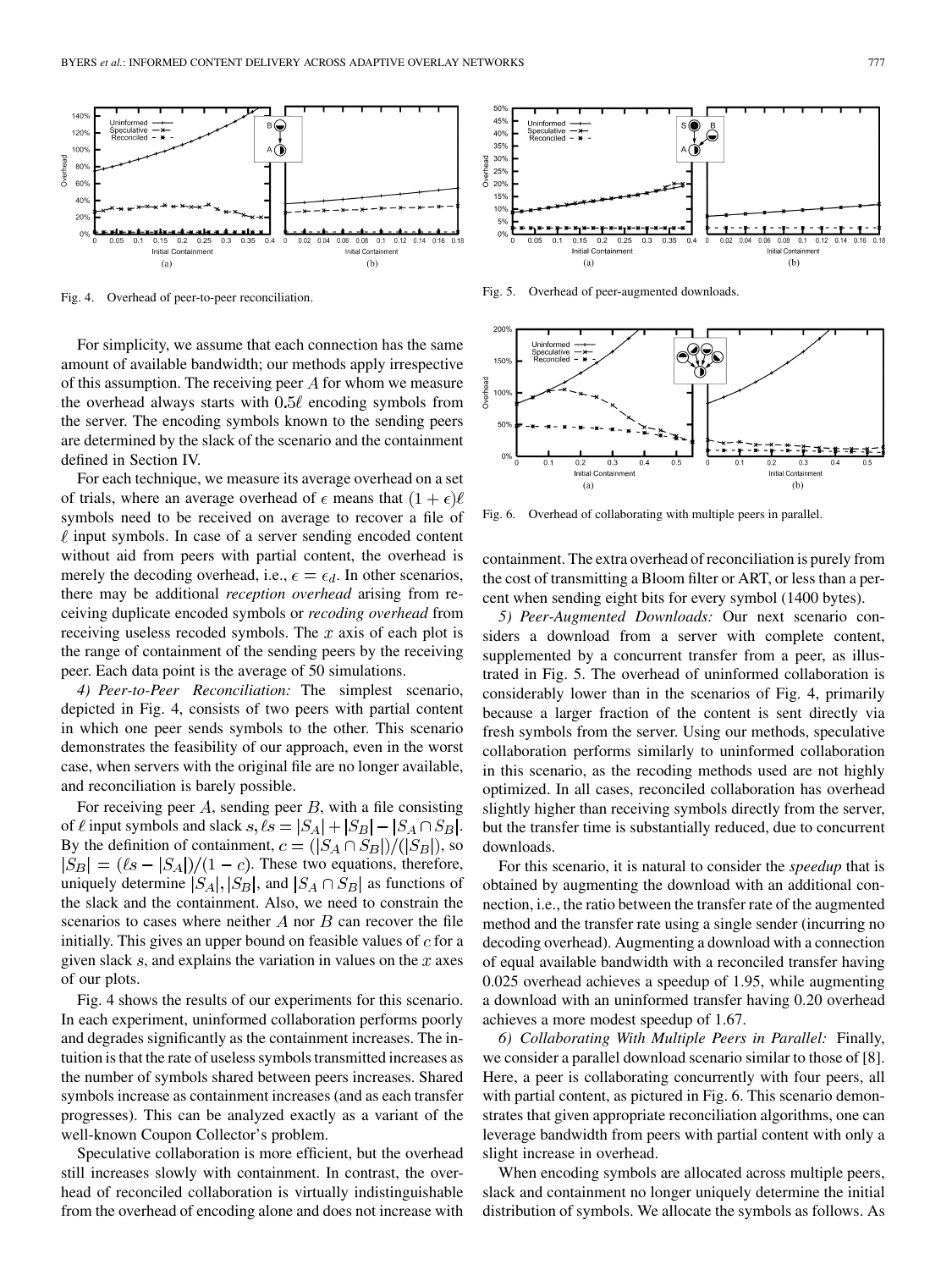

Fig. 7. Reconciliation performance.  $|S_A| = |S_B| = 10000$ , eight bits per element. (a) Accuracy of basic approach. Branching factor 2, 100 differences. (b) Accuracy of hybrid approach. Branching factor 4, 100 differences. (c) Speed of various approaches with varying numbers of differences.

before, the receiver is initially allocated  $0.5\ell$  symbols. Each of these  $0.5\ell$  symbols is also given to each sending peer independently with probability  $c$ . The remaining symbols are given to a sending peer with probability p such that  $(p)/(1-(1-p)^4)$  =  $((0.5/t)(1-c))/(1-(0.5/t))$ . Any of these later symbols which is not given to any peer is discarded and replaced. Each peer thus has  $0.5\ell$  symbols (expected) at the beginning of the experiment.

The results of this scenario are shown in Fig. 6(a). As one would expect, uninformed collaboration performs extremely poorly. For low values of containment, speculative collaboration performs the same as uninformed collaboration, but dramatically improves as containment increases. In contrast to previous experiments, reconciled collaboration has much higher overhead than before. This arises from correlation across multiple peers. Sending peers  $D$  and  $E$  may identify shared symbol x as being in  $S_D - S_A$  and  $S_E - S_A$ , respectively, and then both send  $x$  to receiving peer  $A$ . When a symbol is received multiple times, it directly contributes to the overhead. For similar reasons, the performance of speculative collaboration is also degraded, as the recoding algorithm is optimized only for transfers between pairs of peers. For lack of space, we omit results for higher slack values, but note that these scenarios are inherently easier, given their greater similarities to those of [[8\]](#page-13-0).

Given the poor performance of reconciled collaboration when there is sharing between sending peers, we consider the effects of periodically updating summaries. The previous experiments performed coarse-grained reconciliation only once initially. Fig. 6(b) shows the results of this experiment when peers periodically exchange summaries, after receiving each new set of  $\ell/10$  symbols. Here, speculative collaboration updates the min-wise summary and reconciled collaboration updates the Bloom filters, and both show dramatic improvements.

# *B. Reconciliation Experiments*

Next, we compare Bloom filters to ARTs. Our experiments focus on settings where the speed of reconciliation is the primary concern, and the achievable accuracy is of secondary importance. Most of these experiments deal with sets of 10 000 random 32-bit elements. In one set of experiments, the number of differences is fixed at 100; in another, the number of differences varies over several orders of magnitude. The total message size is eight bits per element, while the hashes used in-

ternally use 64 bits of resolution. In all experiments, each data point shown is the average of 1000 sample runs.

*1) Accuracy Experiments:* We begin with accuracy experiments, in order to find good parameter settings and investigate basic tradeoffs. Fig. 7(a) shows the results of using a basic implementation in which a binary trie is used, along with two Bloom filters, one for the internal nodes and one for the leaves. Fig. 7(b) demonstrates the results of increasing the branching factor combined with the hybrid approach where the complete levels of the Merkle tree are sent explicitly. Both experiments have the same setup. On the  $x$  axis, we vary the number of bits allocated to the leaf Bloom filters (the remaining bits of the 80 000 available are devoted to internal nodes). On the  $y$ axis, we plot the accuracy obtained by the particular setting selected. The uppermost curve in each plot is the accuracy that can be obtained using brute-force searching through the leaf Bloom filters, i.e., foregoing the speed advantage of using the tree structure, but minimizing the incidence of false positives. The remaining curves illustrate the accuracy that can be obtained by various correction levels. In all cases, increasing the correction level c used by  $B$  brings the accuracy closer to that of the leaf Bloom filter. At the same time, as the correction level increases, the optimal distribution of bits allocates more bits to the leaves as correction reduces the internal false-positive rate. For the basic binary implementation, note that using no correction delivers rather poor accuracy, but boosting the correction level moderately delivers accuracy comparable to that of Bloom filters alone. The full implementation achieves a dramatic increase in accuracy for all settings. One observation we make here is that the optimal allocation of bits between the internal node and leaf Bloom filters is shifted in favor of the leaf Bloom filter. This is because each of the other optimizations works to reduce the internal false-positive rate.

*2) Speed Experiments:* We now turn to the question of speed, running experiments on a 1-GHz Pentium 3 with 256 MB of RAM. Based on our earlier results, all of the ARTs use the hybrid approach with a branching factor of four and two Bloom filters, one for leaf nodes and one for internal nodes. For each case, we consider correction levels of zero and two, and choose the distribution of bits across the two Bloom filters to maximize accuracy. In all cases, we compare performance against vanilla Bloom filters. As depicted in Fig. 7(c), we vary the number of differences over several orders of magnitude and compare reconciliation times, which also vary over several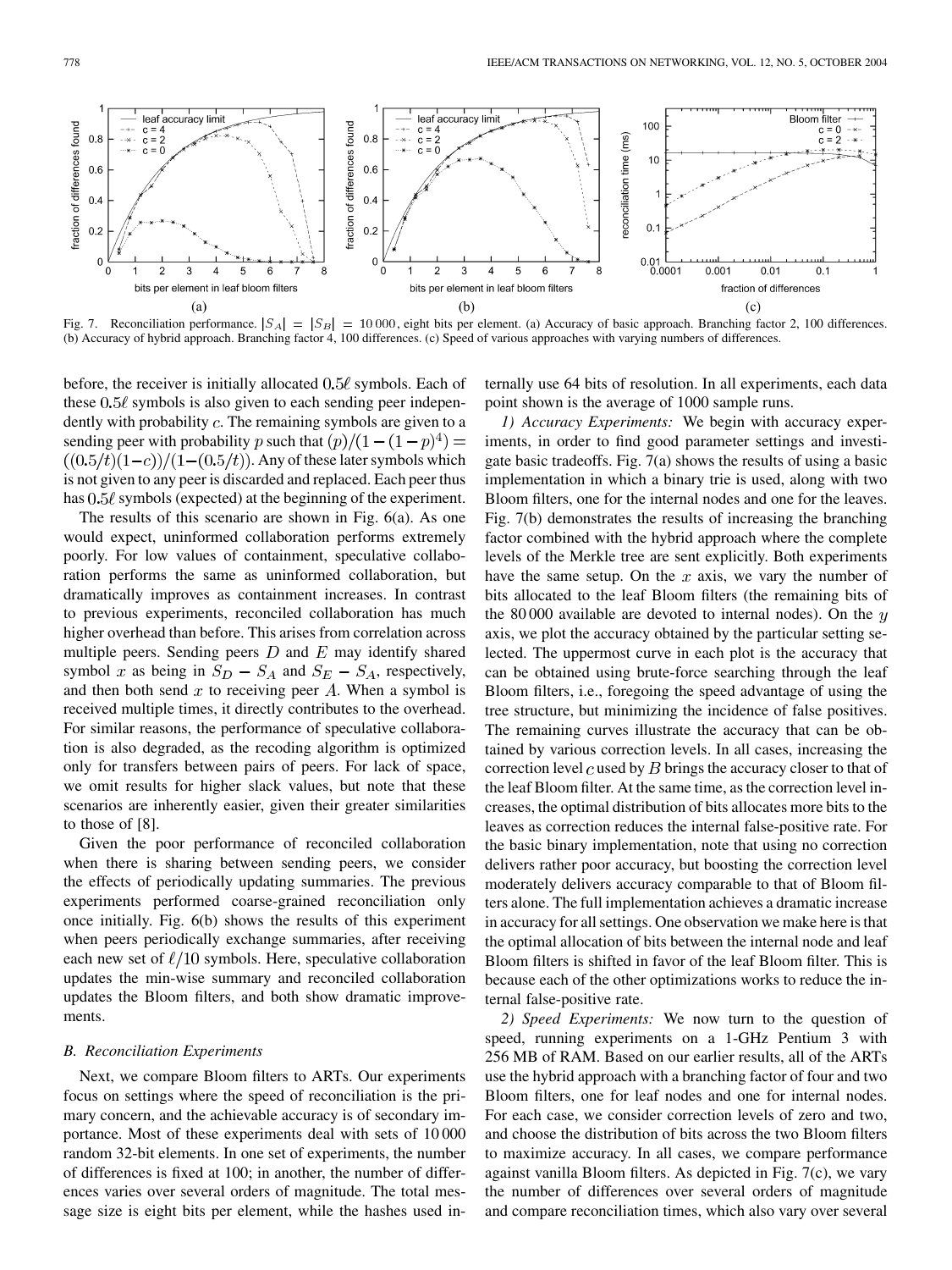orders of magnitude. To depict such wide variability, the plot is presented on log-log scale. For small numbers of differences, vanilla Bloom filters take significantly longer to reconcile. The reconciliation time taken by Bloom filters is roughly constant as the number of differences varies, but drops slightly as the number of differences increases. (This is because in using the Bloom filter, positive queries require evaluating *all* of the hash functions, whereas negative queries may terminate once *any* hash function reveals the element is not in the set.) The reconciliation time for ARTs grows roughly linearly with the number of differences and is initially very small. As with Bloom filters, there is also a drop in the time to reconcile when nearly all the elements are different.

When using a correction level of two, ARTs are faster if the number of differences is fewer than 2% of  $|S_B|$ . Without correction, they are faster if the number of differences is fewer than 30% of  $|S_B|$ , but at the cost of significantly decreased accuracy.

#### VIII. OUR WORK IN CONTEXT

Since a preliminary version of this paper appeared in conference form [[7\]](#page-13-0), there has been considerable work complementary to or directly relating to our findings. In particular, Bullet [[17\]](#page-13-0) implements many of our ideas, and adds explicit mechanisms for promoting diversity among working sets. Their work includes a full implementation and extensive experiments over the Internet and in simulation, reinforcing our findings and showing up to a factor of two improvement in throughput from using informed content delivery in a variety of situations.

LT codes [[18](#page-13-0)] and online codes [\[21](#page-13-0)] improve upon the best published erasure codes, with the latter having the stated intent of improving collaboration methods such as ours. Unlike other methods, these codes produce encodings whose overhead is independent of the size of the source file. The work in [[21\]](#page-13-0) also provides ideas for reconciliation that include sequential labeling of the packets in encoding streams and exchanging sequence number ranges to reconcile. As we have argued earlier, the complexity of reconciliation using subranges of received packets grows with transience of network conditions and topology, and can perform as poorly as an enumeration-based approach in the worst case. Also, this proposal relies on in-order packet delivery via reliable connections, while ours does not.

SplitStream [\[10](#page-13-0)] leverages a distributed hash table topology to maintain multiple end-system multicast trees, rooted at the origin server. Each tree receives a distinct stream of encoded content. Additionally, the trees have the property that each peer is an internal node in exactly one end-system multicast tree. This system is an ideal environment for our techniques, as the overlay is richly connected, content among peers is diversified, and multiple paths are used to route content to each peer.

The PRM [\[2](#page-13-0)] end-system multicast protocol has a motivation similar to our work. It focuses on handling packet loss and providing high delivery rates for each packet in a session. The authors of this work augment an end-system multicast tree with a small number of random edges between nodes. In their architecture, a duplicate of each received packet is also forwarded along a random edge. Their scheme also performs localized reconciliation over a small sliding window of content.

#### *A. Other Suitable Applications*

Reliable delivery of large files using erasure-resilient encodings is only one representative example of content-delivery scenarios that can benefit from the approaches proposed in this paper. More generally, any content-delivery application which satisfies the following conditions may stand to benefit.

- The architecture employs a rich overlay topology potentially involving multiple connections per peer.
- Peers may only have a portion of the content, with potentially complex correlations among their working sets.
- Working sets of peers are drawn from a large universe of possible symbols.

An example application which satisfies these criteria is video-on-demand, which also involves reliable delivery of a large file, but with additional complications due to timeliness constraints, buffering issues, etc. Our methods can naturally be used in conjunction with existing approaches for video-on-demand, such as [\[20](#page-13-0)], to move from a pure client-server model to an overlay-based model. While the methods of [\[20](#page-13-0)] also advocate the use of erasure-resilient codes, informed content delivery for video-on-demand can apply whether or not codes are used. A similar approach can be used for near-real-time delivery of live streams. For this application, where reliability is not necessarily essential, collaboration may improve best-effort performance.

Finally, our approach may be used for peer-to-peer applications running a shared virtual environment, such as distributed interactive simulation or networked multiplayer games. Here, peers may only be interested in reconstructing a small region of what can be a very large-scale environment.

#### IX. CONCLUSION

Overlay networks offer a powerful alternative to traditional mechanisms for content delivery, especially in terms of flexibility, scalability, and deployability. In order to derive the full benefits of the approach, some care is needed to provide methods for representing and transmitting the content in a manner that is as flexible and scalable as the underlying capabilities of the delivery model. We argue that straightforward approaches at first appear effective, but ultimately suffer from similar scaling and coordination problems that have undermined other multipoint service models for content delivery.

In contrast, we argue that a digital fountain approach to encoding the content affords a great deal of flexibility to end systems performing large transfers. The main drawback of the approach is that the large space of possible symbols in the system means that coordination across end systems is also needed here, in this case, to filter useful content from redundant content. Our main contributions furnish efficient, concise representations which sketch the relevant state at an end system in a handful of packets, and then provide appropriate algorithmic tools to perform well under any circumstances. With these methods in hand, informed and effective collaboration between end systems can be achieved, with all of the benefits of using an encoded-content representation.